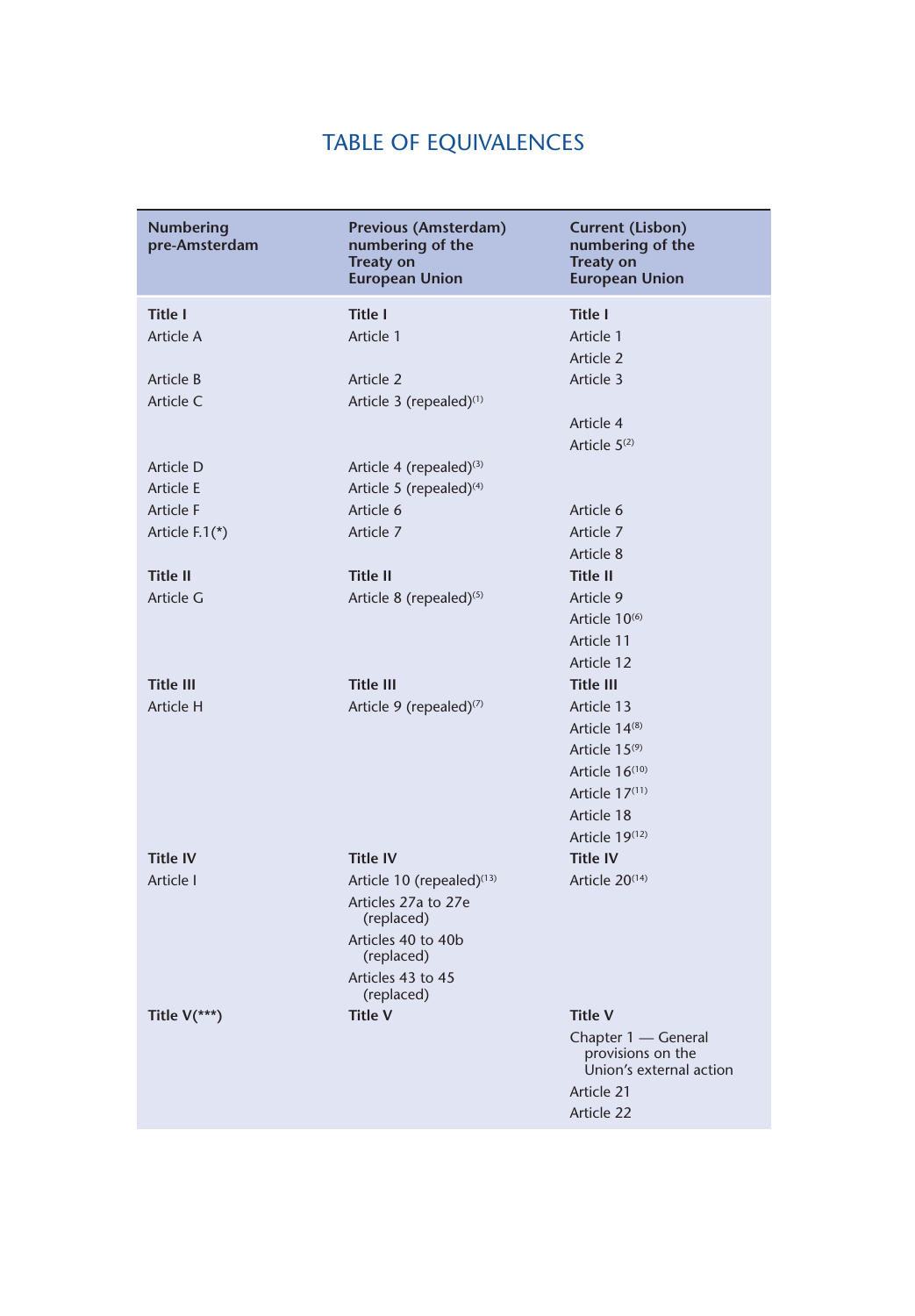| <b>Numbering</b><br>pre-Amsterdam | Previous (Amsterdam)<br>numbering of the<br><b>Treaty on</b><br><b>European Union</b> | <b>Current (Lisbon)</b><br>numbering of the<br><b>Treaty on</b><br><b>European Union</b> |
|-----------------------------------|---------------------------------------------------------------------------------------|------------------------------------------------------------------------------------------|
|                                   |                                                                                       | Chapter 2 - Specific<br>provisions on the<br>common foreign and<br>security policy       |
|                                   |                                                                                       | Section 1 - common<br>provisions                                                         |
|                                   |                                                                                       | Article 23                                                                               |
| Article J.1                       | Article 11                                                                            | Article 24                                                                               |
| Article J.2                       | Article 12                                                                            | Article 25                                                                               |
| Article J.3                       | Article 13                                                                            | Article 26                                                                               |
|                                   |                                                                                       | Article 27                                                                               |
| Article J.4                       | Article 14                                                                            | Article 28                                                                               |
| Article J.5                       | Article 15                                                                            | Article 29                                                                               |
|                                   | Article 22 (moved)                                                                    | Article 30                                                                               |
|                                   | Article 23 (moved)                                                                    | Article 31                                                                               |
| Article J.6                       | Article 16                                                                            | Article 32                                                                               |
| Article J.7                       | Article 17 (moved)                                                                    | Article 42                                                                               |
| Article J.8                       | Article 18                                                                            | Article 33                                                                               |
| Article J.9                       | Article 19                                                                            | Article 34                                                                               |
| Article J.10                      | Article 20                                                                            | Article 35                                                                               |
| Article J.11                      | Article 21                                                                            | Article 36                                                                               |
| Article J.12                      | Article 22 (moved)                                                                    | Article 30                                                                               |
| Article J.13                      | Article 23 (moved)                                                                    | Article 31                                                                               |
| Article J.14                      | Article 24                                                                            | Article 37                                                                               |
| Article J.15                      | Article 25                                                                            | Article 38                                                                               |
|                                   |                                                                                       | Article 39                                                                               |
|                                   | Article 47 (moved)                                                                    | Article 40                                                                               |
| Article J.16                      | Article 26 (repealed)                                                                 |                                                                                          |
| Article J.17                      | Article 27 (replealed)                                                                |                                                                                          |
|                                   | Article 27a (replaced) <sup>(15)</sup>                                                | Article 20                                                                               |
|                                   | Article 27b (replaced) <sup>(15)</sup>                                                | Article 20                                                                               |
|                                   | Article 27c (replaced) <sup>(15)</sup>                                                | Article 20                                                                               |
|                                   | Article 27d (replaced) <sup>(15)</sup>                                                | Article 20                                                                               |
|                                   | Article 27e (replaced) <sup>(15)</sup>                                                | Article 20                                                                               |
| Article 1.18                      | Article 28                                                                            | Article 41                                                                               |
|                                   |                                                                                       | Section 2 - Provisions on<br>the common security<br>and defence policy                   |
| Article J.7                       | Article 17 (moved)                                                                    | Article 42                                                                               |
|                                   |                                                                                       | Article 43                                                                               |
|                                   |                                                                                       | Article 44                                                                               |
|                                   |                                                                                       | Article 45                                                                               |
|                                   |                                                                                       | Article 46                                                                               |
| Title $VI(***)$                   | Title $VI^{(16)}$                                                                     |                                                                                          |
| Article K.1                       | Article 29 (replaced) <sup>(17)</sup>                                                 |                                                                                          |
| Article K.2                       | Article 30 (replaced) <sup>(18)</sup>                                                 |                                                                                          |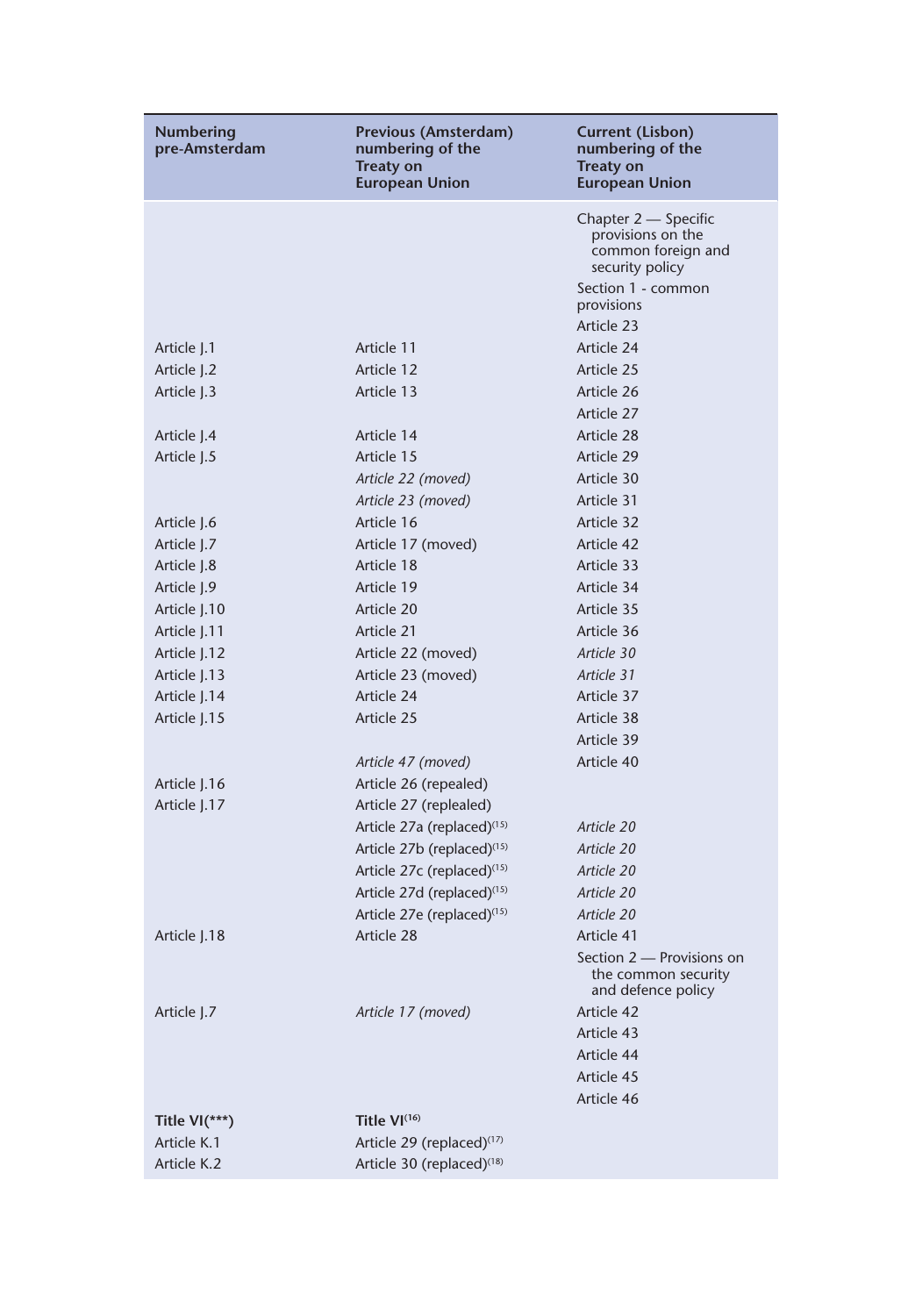| <b>Numbering</b><br>pre-Amsterdam | Previous (Amsterdam)<br>numbering of the<br><b>Treaty on</b><br><b>European Union</b> | Current (Lisbon)<br>numbering of the<br><b>Treaty on</b><br><b>European Union</b> |
|-----------------------------------|---------------------------------------------------------------------------------------|-----------------------------------------------------------------------------------|
| Article K.3                       | Article 31 (replaced) <sup>(19)</sup>                                                 |                                                                                   |
| Article K.4                       | Article 32 (replaced) <sup>(20)</sup>                                                 |                                                                                   |
| Article K.5                       | Article 33 (replaced) <sup>(21)</sup>                                                 |                                                                                   |
| Article K.6                       | Article 34 (repealed)                                                                 |                                                                                   |
| Article K.7                       | Article 35 (repealed)                                                                 |                                                                                   |
| Article K.8                       | Article 36 (replaced) $(22)$                                                          |                                                                                   |
| Article K.9                       | Article 37 (repealed)                                                                 |                                                                                   |
| Article K.10                      | Article 38 (repealed)                                                                 |                                                                                   |
| Article K.11                      | Article 39 (repealed)                                                                 |                                                                                   |
| Article K.12                      | Article 40 (replaced) $(23)$                                                          | Article 20                                                                        |
|                                   | Article 40 A (replaced) <sup>(23)</sup>                                               | Article 20                                                                        |
|                                   | Article 40 B (replaced) $(23)$                                                        | Article 20                                                                        |
| Article K.13                      | Article 41 (repealed)                                                                 |                                                                                   |
| Article K.14                      | Article 42 (repealed)                                                                 |                                                                                   |
| Title Vla(**)                     | Title VII <sup>(24)</sup>                                                             | <b>Title VII</b>                                                                  |
| Article $K.15(*)$                 | Article 43 (replaced) $(24)$                                                          | Article 20                                                                        |
|                                   | Article 43 A<br>(replaced) $(24)$                                                     | Article 20                                                                        |
|                                   | Article 43 B<br>$(replaced)^{(24)}$                                                   | Article 20                                                                        |
|                                   | Article $44^{(24)}$                                                                   | Article 20                                                                        |
| Article K.16 $(*)$                | Article 44 A<br>(replaced) $(24)$                                                     | Article 20                                                                        |
| Article $K.17(*)$                 | Article 45 (replaced) $(24)$                                                          | Article 20                                                                        |
| <b>Title VII</b>                  | <b>Title VIII</b>                                                                     | <b>Title VIII</b>                                                                 |
| Article L                         | Article 46                                                                            |                                                                                   |
|                                   |                                                                                       | Article 47                                                                        |
| Article M                         | Article 47 (replaced)                                                                 | Article 40                                                                        |
| <b>Article N</b>                  | Article 48                                                                            | Article 48                                                                        |
| Article O                         | Article 49                                                                            | Article 49                                                                        |
|                                   |                                                                                       | Article 50                                                                        |
|                                   |                                                                                       | Article 51                                                                        |
|                                   |                                                                                       | Article 52                                                                        |
| <b>Article P</b>                  | Article 50 (repealed)                                                                 |                                                                                   |
| Article Q                         | Article 51                                                                            | Article 53                                                                        |
| <b>Article R</b>                  | Article 52                                                                            | Article 54                                                                        |
| Article S                         | Article 53                                                                            | Article 55                                                                        |

(\*) New Article introduced by the Treaty of Amsterdam.

(\*\*) New Title introduced by the Treaty of Amsterdam.

(\*\*\*) Title restructured by the Treaty of Amsterdam.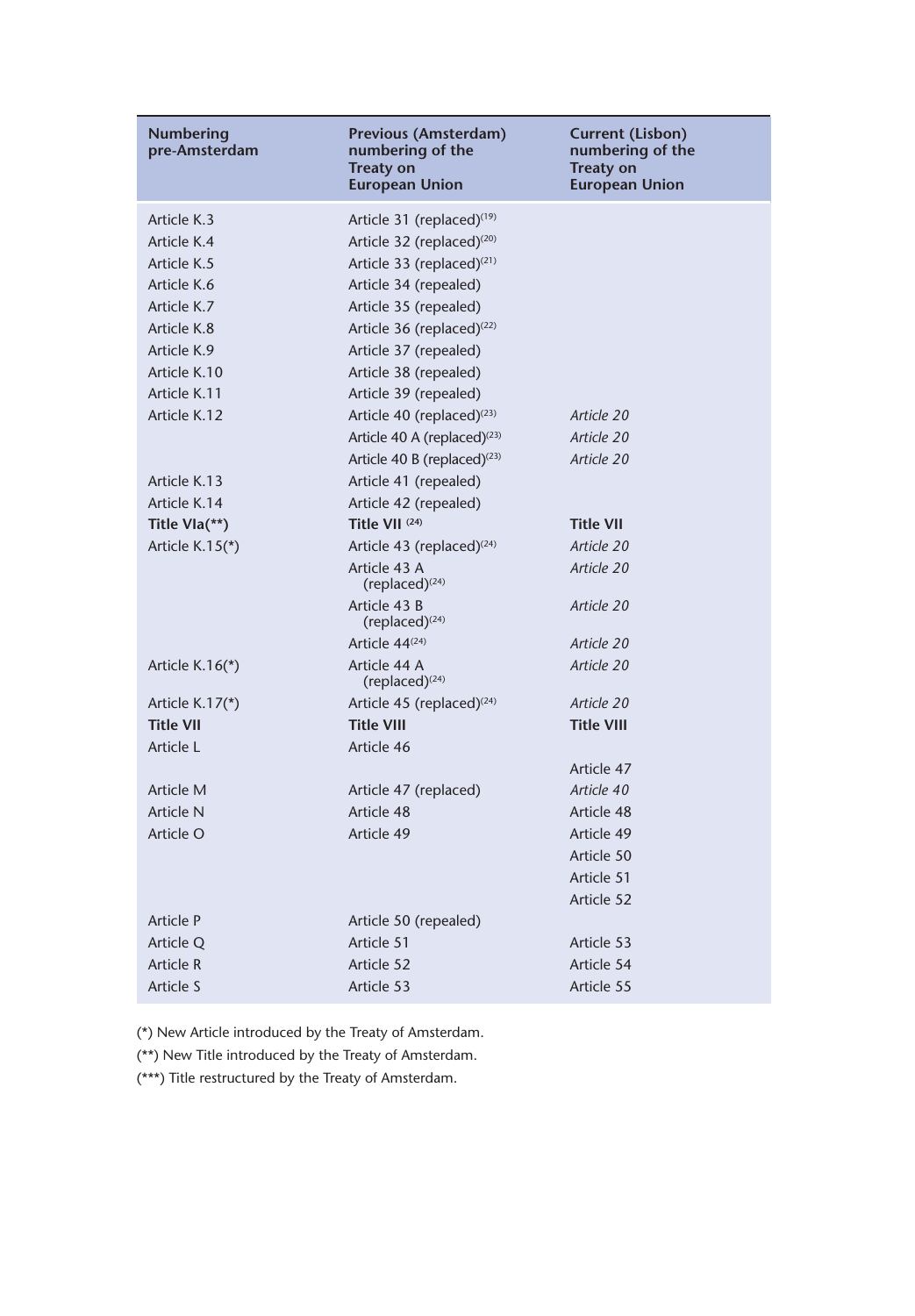- (1) Replaced, in substance, by Article 7 of the Treaty on the Functioning of the European Union ('TFEU') and by Articles 13(1) and 21, paragraph 3, second subparagraph of the Treaty on European Union ('TEU').
- (2) Replaces Article 5 of the Treaty establishing the European Community ('TEC').
- (3) Replaced, in substance, by Article 15.
- (4) Replaced, in substance, by Article 13, paragraph 2.
- (5) Article 8 TEU, which was in force until the entry into force of the Treaty of Lisbon (hereinafter 'current'), amended the TEC. Those amendments are incorporated into the latter Treaty and Article 8 is repealed. Itsnumber is used to insert a new provision.
- (6) Paragraph 4 replaces, in substance, the first subparagraph of Article 191 TEC.
	- 9.5.2008 EN Official Journal of the European Union C 115/361
	- (1) Tables of equivalences as referred to in Article 5 of the Treaty of Lisbon. The original centre column, which set out the intermediate numbering as used in that Treaty, has been omitted.
- (7) The current Article 9 TEU amended the Treaty establishing the European Coal and Steel Community. This latter expired on 23 July 2002. Article 9 is repealed and the number thereof is used to insert another provision.
- (8) Paragraphs 1 and 2 replace, in substance, Article 189 TEC;
	- paragraphs 1 to 3 replace, in substance, paragraphs 1 to 3 of Article 190 TEC;
	- paragraph 1 replaces, in substance, the first subparagraph of Article 192 TEC;
	- paragraph 4 replaces, in substance, the first subparagraph of Article 197 TEC.
- (9) Replaces, in substance, Article 4.
- $(10)$  Paragraph 1 replaces, in substance, the first and second indents of Article 202 TEC;
	- paragraphs 2 and 9 replace, in substance, Article 203 TEC;
	- paragraphs 4 and 5 replace, in substance, paragraphs 2 and 4 of Article 205 TEC.
- (11) Paragraph 1 replaces, in substance, Article 211 TEC;
	- paragraphs 3 and 7 replace, in substance, Article 214 TEC.
	- paragraph 6 replaces, in substance, paragraphs 1, 3 and 4 of Article 217 TEC.
- (12) Replaces, in substance, Article 220 TEC.
	- the second subparagraph of paragraph  $2$  replaces, in substance, the first subparagraph of Article 221 TEC.
- (13) The current Article 10 TEU amended the Treaty establishing the European Atomic Energy Community. Those amendments are incorporated into the Treaty of Lisbon. Article 10 is repealed and the number thereof is used to insert another provision.
- (14) Also replaces Articles 11 and 11a TEC.
- (15) The current Articles 27a to 27e, on enhanced cooperation, are also replaced by Articles 326 to 334 TFEU.
- (16) The current provisions of Title VI of the TEU, on police and judicial cooperation in criminal matters, are replaced by the provisions of Chapters 1, 5 and 5 of Title IV of Part Three of the TFEU.
- (17) Replaced by Article 67 TFEU.
- (18) Replaced by Articles 87 and 88 TFEU.
- (19) Replaced by Articles 82, 83 and 85 TFEU.
- (20) Replaced by Article 89 TFEU.
- (21) Replaced by Article 72 TFEU.
- (22) Replaced by Article 71 TFEU.
- (23) The current Articles 40 to 40 B TEU, on enhanced cooperation, are also replaced by Articles 326 to 334 TFEU.
- (24) The current Articles 43 to 45 and Title VII of the TEU, on enhanced cooperation, are also replaced by Articles 326 to 334 TFEU.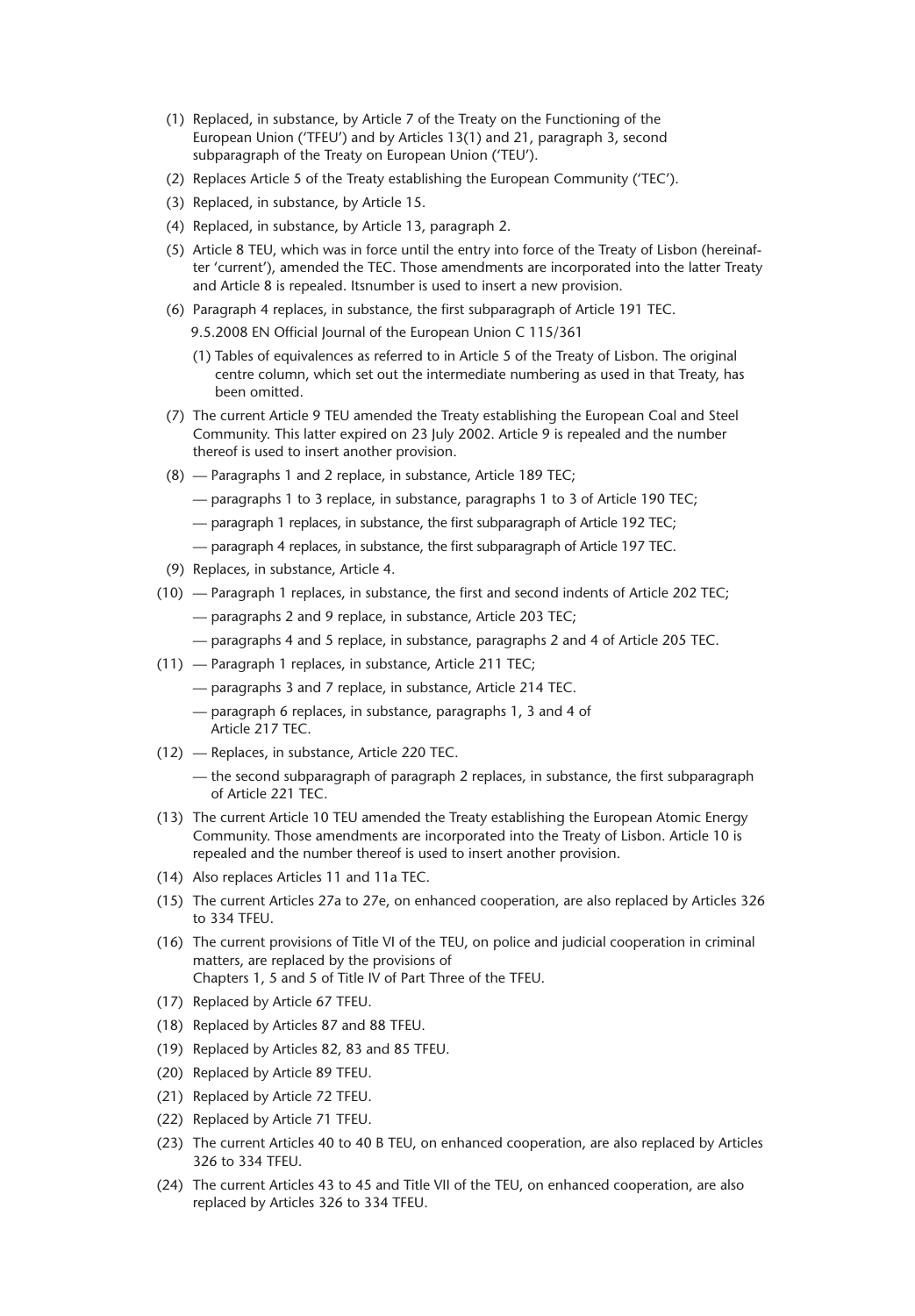| Numbering<br>pre-Amsterdam   | <b>Numbering of the Treaty</b><br>establishing the European<br>Community as adopted at<br>Amsterdam | <b>Numbering of the Treaty</b><br>on the Functioning of the<br><b>European Union</b> |
|------------------------------|-----------------------------------------------------------------------------------------------------|--------------------------------------------------------------------------------------|
| <b>PART ONE</b><br>Article 1 | <b>PART ONE - PRINCIPLES</b><br>Article 1 (repealed)                                                | <b>PART ONE - PRINCIPLES</b>                                                         |
|                              |                                                                                                     | Article 1                                                                            |
| Article 2                    | Article 2 (repealed) $(25)$                                                                         |                                                                                      |
|                              |                                                                                                     | Title I — Categories and<br>areas of union competence                                |
|                              |                                                                                                     | Article 2                                                                            |
|                              |                                                                                                     | Article 3                                                                            |
|                              |                                                                                                     | Article 4                                                                            |
|                              |                                                                                                     | Article 5                                                                            |
|                              |                                                                                                     | Article 6                                                                            |
|                              |                                                                                                     | Title II - Provisions having<br>general application                                  |
|                              |                                                                                                     | Article 7                                                                            |
| Article 3                    | Article 3, paragraph 1<br>$(repealed)^{(26)}$                                                       |                                                                                      |
| Article 3                    | Article 3, paragraph 2                                                                              | Article 8                                                                            |
| Article 3a                   | Article 4 (moved)                                                                                   | Article 119                                                                          |
| Article 3b                   | Article 5 (replaced) $(27)$                                                                         |                                                                                      |
|                              |                                                                                                     | Article 9                                                                            |
|                              |                                                                                                     | Article 10                                                                           |
| Article 3c(*)                | Article 6                                                                                           | Article 11                                                                           |
|                              | Article 153, paragraph 2<br>(moved)                                                                 | Article 12                                                                           |
|                              |                                                                                                     | Article $13^{(28)}$                                                                  |
| Article 4                    | Article 7 (repealed) $(29)$                                                                         |                                                                                      |
| Article 4a                   | Article 8 (repealed) $(30)$                                                                         |                                                                                      |
| Article 4b                   | Article 9 (repealed)                                                                                |                                                                                      |
| Article 5                    | Article 10 (repealed) <sup>(31)</sup>                                                               |                                                                                      |
| Article 5a(*)                | Article 11 (replaced) $(32)$                                                                        | Articles 326 to 334                                                                  |
|                              | Article 11a (replaced) <sup>(32)</sup>                                                              | Articles 326 to 334                                                                  |
| Article 6                    | Article 12 (repealed)                                                                               | Article 18                                                                           |
| Article $6a(*)$              | Article 13 (moved)                                                                                  | Article 19                                                                           |
| Article 7 (repealed)         |                                                                                                     |                                                                                      |
| Article 7a                   | Article 14 (moved)                                                                                  | Article 26                                                                           |
| Article 7b<br>(repealed)     |                                                                                                     |                                                                                      |
| Article 7c                   | Article 15 (moved)                                                                                  | Article 27                                                                           |
| Article 7d(*)                | Article 16                                                                                          | Article 14                                                                           |
|                              | Article 255 (moved)                                                                                 | Article 15                                                                           |
|                              | Article 286 (moved)                                                                                 | Article 16                                                                           |
|                              |                                                                                                     | Article 17                                                                           |
| <b>PART TWO</b>              | <b>PART TWO - CITIZENSHIP OF</b><br><b>THE UNION</b>                                                | <b>PART TWO-</b><br><b>NON-DISCRIMINATION</b><br>AND CITIZENSHIP OF<br>THE UNION     |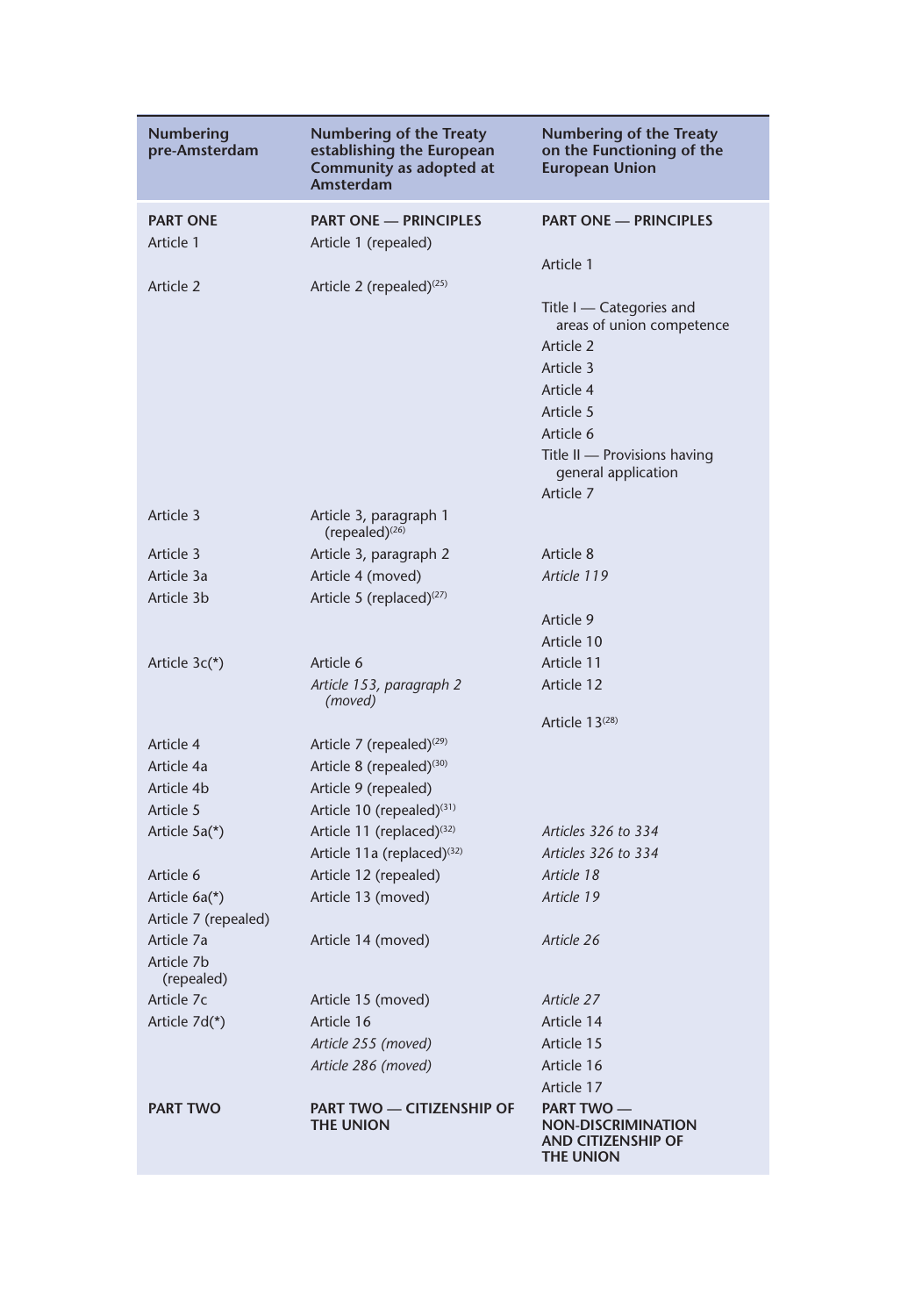| <b>Numbering</b><br>pre-Amsterdam | <b>Numbering of the Treaty</b><br>establishing the European<br>Community as adopted at<br>Amsterdam | <b>Numbering of the Treaty</b><br>on the Functioning of the<br><b>European Union</b> |
|-----------------------------------|-----------------------------------------------------------------------------------------------------|--------------------------------------------------------------------------------------|
|                                   | Article 12 (moved)                                                                                  | Article 18                                                                           |
|                                   | Article 13 (moved)                                                                                  | Article 19                                                                           |
| Article 8                         | Article 17                                                                                          | Article 20                                                                           |
| Article 8a                        | Article 18                                                                                          | Article 21                                                                           |
| Article 8b                        | Article 19                                                                                          | Article 22                                                                           |
| Article 8c                        | Article 20                                                                                          | Article 23                                                                           |
| Article 8d                        | Article 21                                                                                          | Article 24                                                                           |
| Article 8e                        | Article 22                                                                                          | Article 25                                                                           |
| <b>PART THREE</b>                 | <b>PART THREE -</b><br><b>COMMUNITY POLICIES</b>                                                    | <b>PART THREE - POLICIES</b><br>AND INTERNAL ACTIONS<br>OF THE UNION                 |
|                                   |                                                                                                     | Title I — The internal<br>market                                                     |
|                                   | Article 14 (moved)                                                                                  | Article 26                                                                           |
|                                   | Article 15 (moved)                                                                                  | Article 27                                                                           |
| Title 1                           | Title I - Free movement<br>of goods                                                                 | Title II - Free movement<br>of goods                                                 |
| Article 9                         | Article 23                                                                                          | Article 28                                                                           |
| Article 10                        | Article 24                                                                                          | Article 29                                                                           |
| Article 11<br>(repealed)          |                                                                                                     |                                                                                      |
| Chapter 1                         | Chapter 1 — The customs<br>union                                                                    | Chapter $1 -$ The customs<br>union                                                   |
| Section 1 (deleted)               |                                                                                                     |                                                                                      |
| Article 12                        | Article 25                                                                                          | Article 30                                                                           |
| Articles 13-26<br>(repealed)      |                                                                                                     |                                                                                      |
| Article 27<br>(repealed)          | Article 26                                                                                          | Article 31                                                                           |
| Article 28                        | Article 27                                                                                          | Article 32                                                                           |
|                                   | Part Three, Title X, Customs<br>cooperation (moved)                                                 | Chapter 2 - Customs<br>cooperation                                                   |
| Article 29                        | Article 135 (moved)                                                                                 | Article 33                                                                           |
|                                   | Chapter 2 — Prohibition<br>of quantitative restrictions<br>between Member States                    | Chapter 3 - Prohibition<br>of quantitative restrictions<br>between Member States     |
| Article 30                        | Article 28                                                                                          | Article 34                                                                           |
| Articles 31-33<br>(repealed)      |                                                                                                     |                                                                                      |
| Article 34                        | Article 29                                                                                          | Article 35                                                                           |
| Article 35                        |                                                                                                     |                                                                                      |
| Article 36                        | Article 30                                                                                          | Article 36                                                                           |
| Article 37                        | Article 31                                                                                          | Article 37                                                                           |
| Title II                          | Title II - Agriculture                                                                              | Title III - Agriculture<br>and fisheries                                             |
| Article 38                        | Article 32                                                                                          | Article 38                                                                           |
| Article 39                        | Article 33                                                                                          | Article 39                                                                           |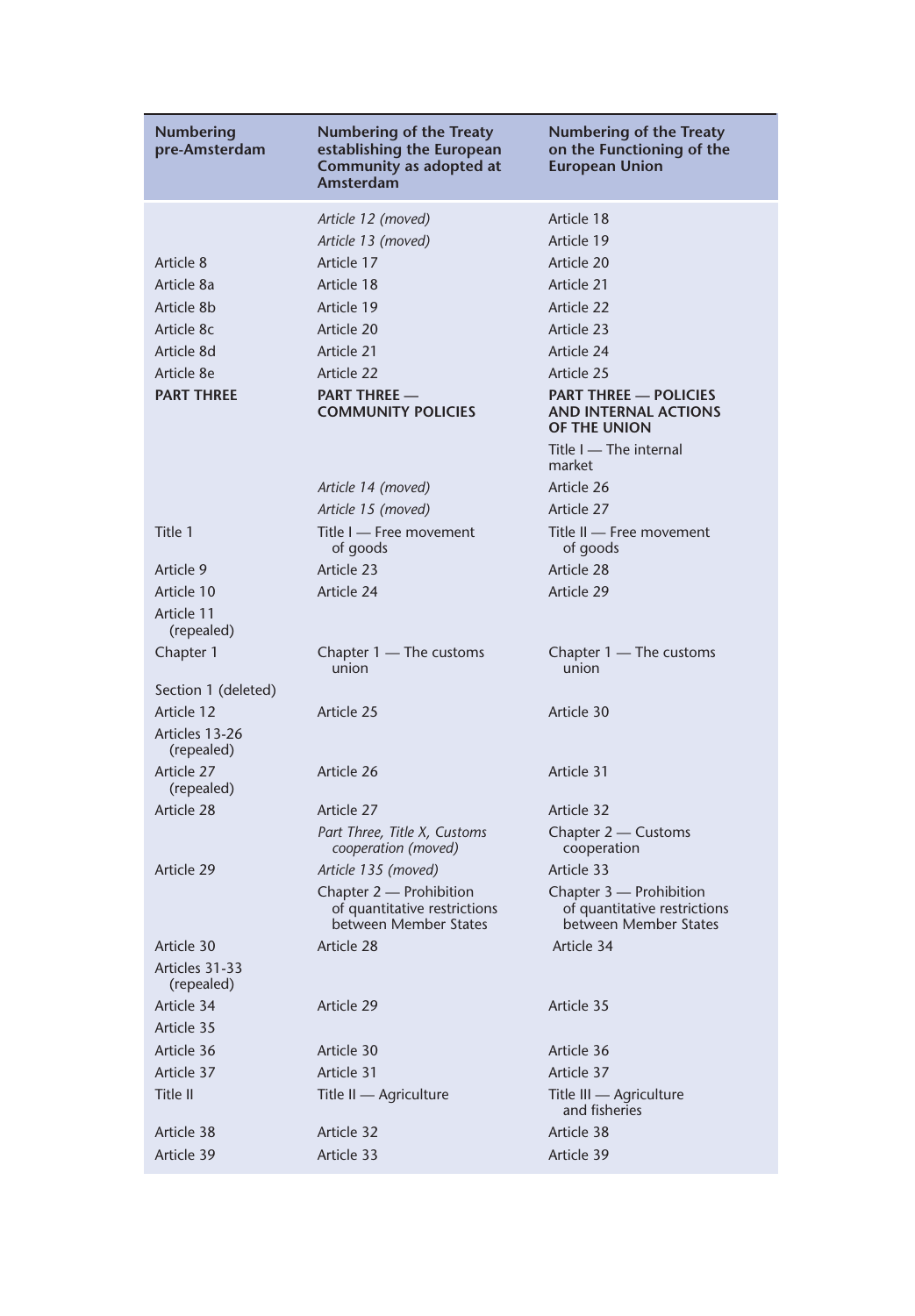| Numbering<br>pre-Amsterdam    | Numbering of the Treaty<br>establishing the European<br>Community as adopted at<br>Amsterdam | <b>Numbering of the Treaty</b><br>on the Functioning of the<br><b>European Union</b> |
|-------------------------------|----------------------------------------------------------------------------------------------|--------------------------------------------------------------------------------------|
| Article 40                    | Article 34                                                                                   | Article 40                                                                           |
| Article 41                    | Article 35                                                                                   | Article 41                                                                           |
| Article 42                    | Article 36                                                                                   | Article 42                                                                           |
| Article 43                    | Article 37                                                                                   | Article 43                                                                           |
| Articles 44-45<br>(repealed)  |                                                                                              |                                                                                      |
| Article 46                    | Article 38                                                                                   | Article 44                                                                           |
| Article 47 repealed           |                                                                                              |                                                                                      |
| Title II                      | Title III — Free movement<br>of persons, services and<br>capital                             | Title IV — Free movement<br>of persons, services and<br>capital                      |
| Chapter 1                     | Chapter 1 — Workers                                                                          | Chapter 1 - Workers                                                                  |
| Article 48                    | Article 39                                                                                   | Article 45                                                                           |
| Article 49                    | Article 40                                                                                   | Article 46                                                                           |
| Article 50                    | Article 41                                                                                   | Article 47                                                                           |
| Article 51                    | Article 42                                                                                   | Article 48                                                                           |
| Chapter 2                     | Chapter $2$ — Right of<br>establishment                                                      | Chapter $2$ — Right of<br>establishment                                              |
| Article 52                    | Article 43                                                                                   | Article 49                                                                           |
| Article 53<br>(repealed)      |                                                                                              |                                                                                      |
| Article 54                    | Article 44                                                                                   | Article 50                                                                           |
| Article 55                    | Article 45                                                                                   | Article 51                                                                           |
| Article 56                    | Article 46                                                                                   | Article 52                                                                           |
| Article 57                    | Article 47                                                                                   | Article 53                                                                           |
| Article 58                    | Article 48                                                                                   | Article 54                                                                           |
|                               | Article 294 (moved)                                                                          | Article 55                                                                           |
| Chapter 3                     | Chapter 3 - Services                                                                         | Chapter 3 - Services                                                                 |
| Article 59                    | Article 49                                                                                   | Article 56                                                                           |
| Article 60                    | Article 50                                                                                   | Article 57                                                                           |
| Article 61                    | Article 51                                                                                   | Article 58                                                                           |
| Article 62<br>(repealed)      |                                                                                              |                                                                                      |
| Article 63                    | Article 52                                                                                   | Article 59                                                                           |
| Article 64                    | Article 53                                                                                   | Article 60                                                                           |
| Article 65                    | Article 54                                                                                   | Article 61                                                                           |
| Article 66                    | Article 55                                                                                   | Article 62                                                                           |
| Chapter 4                     | Chapter 4 — Capital and<br>payments                                                          | Chapter 4 — Capital and<br>payments                                                  |
| Articles 67-73a<br>(repealed) |                                                                                              |                                                                                      |
| Article 73b                   | Article 56                                                                                   | Article 63                                                                           |
| Article 73c                   | Article 57                                                                                   | Article 64                                                                           |
| Article 73d                   | Article 58                                                                                   | Article 65                                                                           |
| Article 73e<br>(repealed)     |                                                                                              |                                                                                      |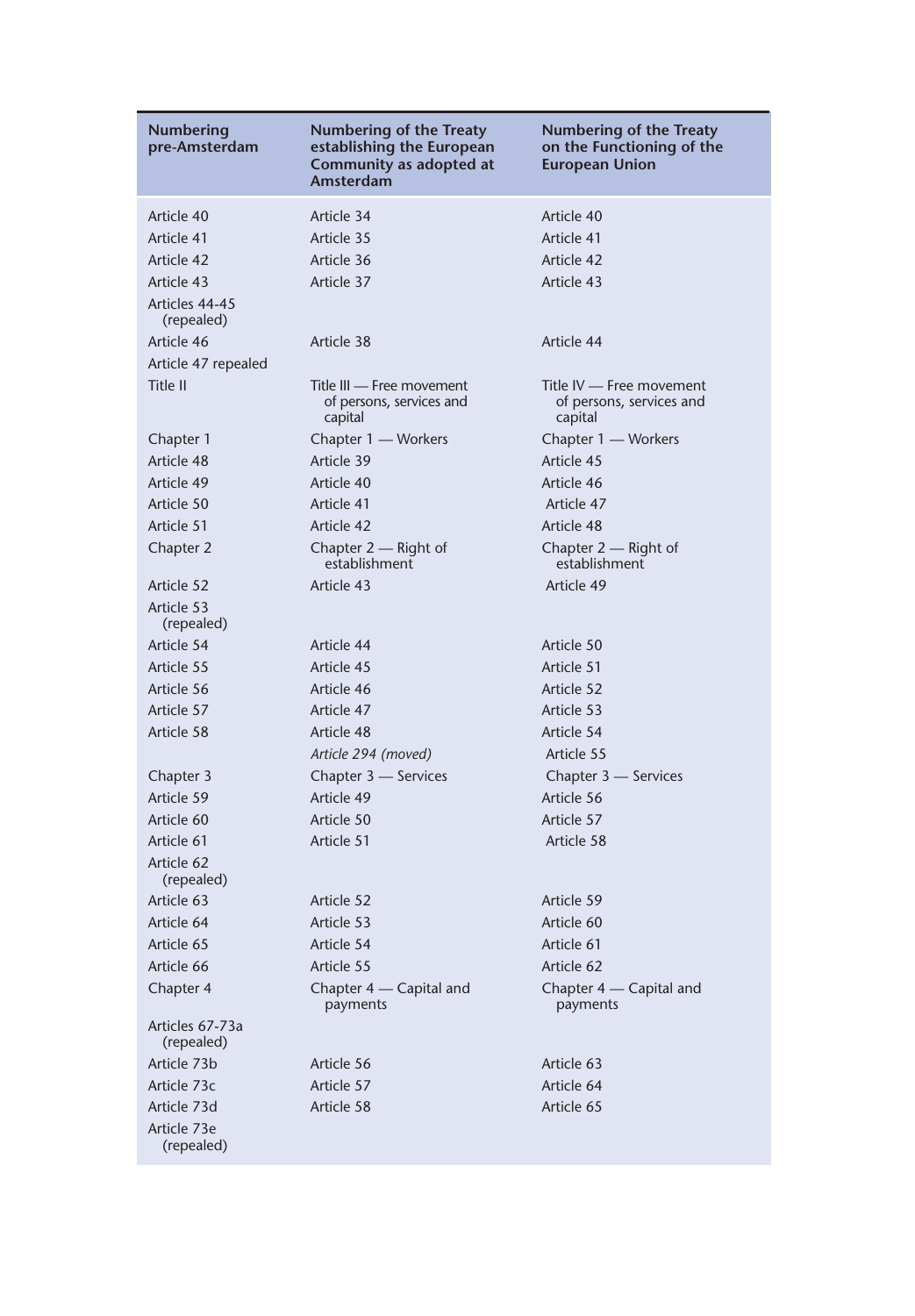| <b>Numbering</b><br>pre-Amsterdam        | <b>Numbering of the Treaty</b><br>establishing the European<br>Community as adopted at<br>Amsterdam   | <b>Numbering of the Treaty</b><br>on the Functioning of the<br><b>European Union</b> |
|------------------------------------------|-------------------------------------------------------------------------------------------------------|--------------------------------------------------------------------------------------|
| Article 73f<br>Article 73h<br>(repealed) | Article 59                                                                                            | Article 66                                                                           |
|                                          | Article 60 (moved)                                                                                    | Article 75                                                                           |
| Title IIIa $(**)$                        | Title IV — Visas, asylum,<br>immigration and other<br>policies related to free<br>movement of persons | Title $V$ — Area of freedom,<br>security and justice                                 |
|                                          |                                                                                                       | Chapter 1 - General<br>provisions                                                    |
| Article $73i(*)$                         | Article 61                                                                                            | Article $67^{(33)}$                                                                  |
|                                          |                                                                                                       | Article 68                                                                           |
|                                          |                                                                                                       | Article 69                                                                           |
|                                          |                                                                                                       | Article 70                                                                           |
|                                          |                                                                                                       | Article 71 <sup>(34)</sup>                                                           |
|                                          | Article 64, paragraph 1<br>(replaced)                                                                 | Article 72 <sup>(35)</sup>                                                           |
|                                          |                                                                                                       | Article 73                                                                           |
|                                          | Article 66 (replaced)                                                                                 | Article 74                                                                           |
|                                          | Article 60 (moved)                                                                                    | Article 75                                                                           |
|                                          |                                                                                                       | Article 76                                                                           |
|                                          |                                                                                                       | Chapter 2 - Policies on<br>border checks, asylum<br>and immigration                  |
| Article $73j(*)$                         | Article 62                                                                                            | Article 77                                                                           |
| Article 73k(*)                           | Article 63, points 1 et 2,<br>and Article 64,<br>$2^{(36)}$<br>paragraph                              | Article 78                                                                           |
| Article $73k(*)$                         | Article 63, points 3 and 4                                                                            | Article 79                                                                           |
|                                          |                                                                                                       | Article 80                                                                           |
| Article $73\frac{1}{2}$                  | Article 64, paragraph 1<br>(replaced)                                                                 | Article 72                                                                           |
|                                          |                                                                                                       | Chapter 3 — Judicial<br>cooperation in civil<br>matters                              |
| Article $73m(*)$                         | Article 65                                                                                            | Article 81                                                                           |
| Article 73n(*)                           | Article 66 (replaced)                                                                                 | Article 74                                                                           |
| Article $730(*)$                         | Article 67 (repealed)                                                                                 |                                                                                      |
| Article 73p(*)                           | Article 68 (repealed)                                                                                 |                                                                                      |
| Article 73q (*)                          | Article 69 (repealed)                                                                                 |                                                                                      |
|                                          |                                                                                                       | Chapter 4 - Judicial<br>cooperation in criminal<br>matters                           |
|                                          |                                                                                                       | Article $82^{(37)}$                                                                  |
|                                          |                                                                                                       | Article 83 <sup>(37)</sup>                                                           |
|                                          |                                                                                                       | Article 84                                                                           |
|                                          |                                                                                                       | Article 85 <sup>(37)</sup>                                                           |
|                                          |                                                                                                       | Article 86                                                                           |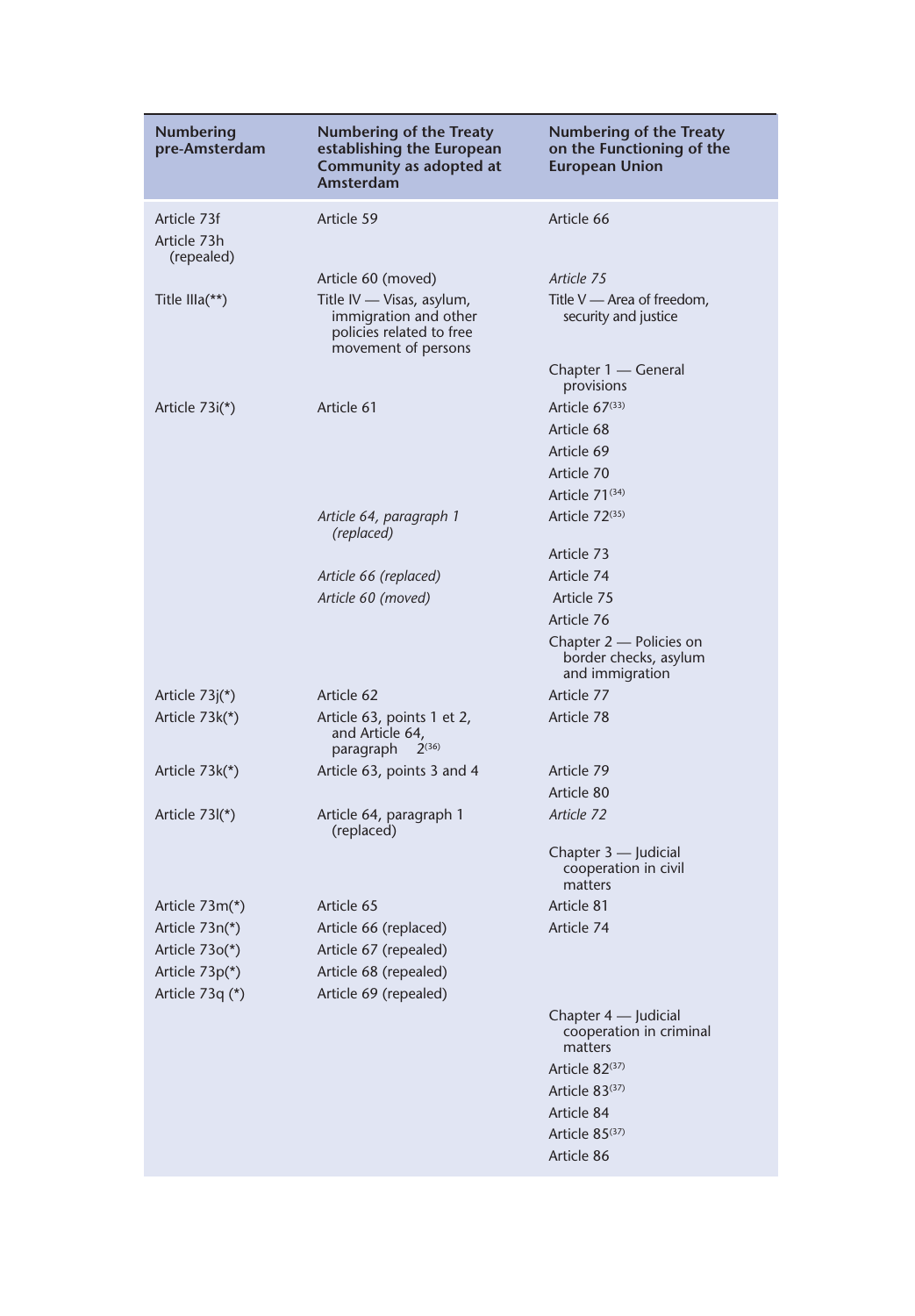| Numbering<br>pre-Amsterdam                      | <b>Numbering of the Treaty</b><br>establishing the European<br>Community as adopted at<br>Amsterdam | <b>Numbering of the Treaty</b><br>on the Functioning of the<br><b>European Union</b>                            |
|-------------------------------------------------|-----------------------------------------------------------------------------------------------------|-----------------------------------------------------------------------------------------------------------------|
|                                                 |                                                                                                     | Chapter 5 - Police<br>cooperation<br>Article 87(38)<br>Article 88 <sup>(38)</sup><br>Article 89 <sup>(39)</sup> |
| Title IV                                        | Title V — Transport                                                                                 |                                                                                                                 |
| Article 74                                      | Article 70                                                                                          | Title VI — Transport<br>Article 90                                                                              |
| Article 75                                      | Article 71                                                                                          | Article 91                                                                                                      |
| Article 76                                      | Article 72                                                                                          | Article 92                                                                                                      |
| Article 77                                      | Article 73                                                                                          | Article 93                                                                                                      |
| Article 78                                      | Article 74                                                                                          | Article 94                                                                                                      |
| Article 79                                      | Article 75                                                                                          | Article 95                                                                                                      |
| Article 80                                      | Article 76                                                                                          | Article 96                                                                                                      |
| Article 81                                      | Article 77                                                                                          | Article 97                                                                                                      |
| Article 82                                      | Article 78                                                                                          | Article 98                                                                                                      |
| Article 83                                      | Article 79                                                                                          | Article 99                                                                                                      |
| Article 84                                      | Article 80                                                                                          | Article 100                                                                                                     |
| Title V                                         | Title VI — Common rules on<br>competition, taxation and<br>approximation of laws                    | Title VII — Common rules<br>on competition, taxation<br>and approximation<br>of laws                            |
| Chapter 1                                       | Chapter 1 — Rules on<br>competition                                                                 | Chapter 1 - Rules on<br>competition                                                                             |
| Section 1                                       | Section 1 — Rules applying<br>to undertakings                                                       | Section 1 - Rules applying<br>to undertakings                                                                   |
| Article 85                                      | Article 81                                                                                          | Article 101                                                                                                     |
| Article 86                                      | Article 82                                                                                          | Article 102                                                                                                     |
| Article 87                                      | Article 83                                                                                          | Article 103                                                                                                     |
| Article 88                                      | Article 84                                                                                          | Article 104                                                                                                     |
| Article 89                                      | Article 85                                                                                          | Article 105                                                                                                     |
| Article 90                                      | Article 86                                                                                          | Article 106                                                                                                     |
| Section 2 (deleted)<br>Article 91<br>(repealed) |                                                                                                     |                                                                                                                 |
| Section 3                                       | Section 2 – Aids granted<br>by States                                                               | Section 2 – Aids granted<br>by States                                                                           |
| Article 92                                      | Article 87                                                                                          | Article 107                                                                                                     |
| Article 93                                      | Article 88                                                                                          | Article 108                                                                                                     |
| Article 94                                      | Article 89                                                                                          | Article 109                                                                                                     |
|                                                 | Chapter 2 - Tax provisions                                                                          | Chapter 2 - Tax provisions                                                                                      |
| Article 95                                      | Article 90                                                                                          | Article 110                                                                                                     |
| Article 96                                      | Article 91                                                                                          | Article 111                                                                                                     |
| Article 97<br>(repealed)                        |                                                                                                     |                                                                                                                 |
| Article 98                                      | Article 92                                                                                          | Article 112                                                                                                     |
| Article 99                                      | Article 93                                                                                          | Article 113                                                                                                     |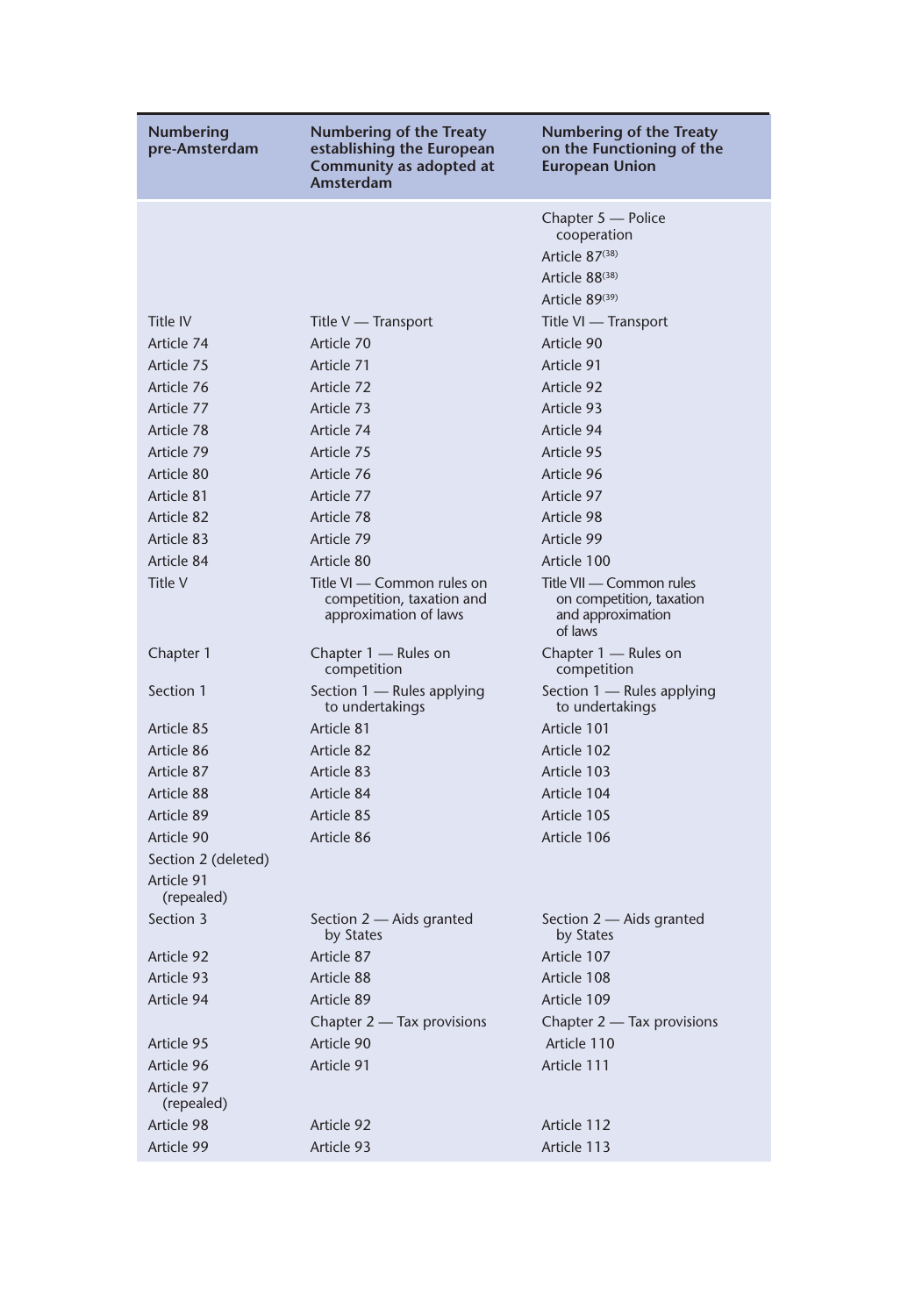| Numbering<br>pre-Amsterdam    | <b>Numbering of the Treaty</b><br>establishing the European<br>Community as adopted at<br>Amsterdam | Numbering of the Treaty<br>on the Functioning of the<br><b>European Union</b>                       |
|-------------------------------|-----------------------------------------------------------------------------------------------------|-----------------------------------------------------------------------------------------------------|
|                               | Chapter $3-$                                                                                        | Chapter 3 - Approximation                                                                           |
|                               | Approximation of laws                                                                               | of laws                                                                                             |
| Article 100a                  | Article 95 (moved)                                                                                  | Article 114                                                                                         |
| Article 100                   | Article 94 (moved)                                                                                  | Article 115                                                                                         |
| Articles 100b-d<br>(repealed) |                                                                                                     |                                                                                                     |
| Article 101                   | Article 96                                                                                          | Article 116                                                                                         |
| Article 102                   | Article 97                                                                                          | Article 117                                                                                         |
|                               |                                                                                                     | Article 118                                                                                         |
|                               | Title VII — Economic and<br>monetary policy                                                         | Title VIII - Economic and<br>monetary policy                                                        |
|                               | Article 4 (moved)                                                                                   | Article 119                                                                                         |
|                               | Chapter 1 - Economic<br>policy                                                                      | Chapter 1 — Economic<br>policy                                                                      |
| Article 102a                  | Article 98                                                                                          | Article 120                                                                                         |
| Article 103                   | Article 99                                                                                          | Article 121                                                                                         |
| Article 103a                  | Article 100                                                                                         | Article 122                                                                                         |
| Article 104                   | Article 101                                                                                         | Article 123                                                                                         |
| Article 104a                  | Article 102                                                                                         | Article 124                                                                                         |
| Article 104b                  | Article 103                                                                                         | Article 125                                                                                         |
| Article 104c                  | Article 104                                                                                         | Article 126                                                                                         |
| Chapter 2                     | Chapter 2 - monetary<br>policy                                                                      | Chapter 2 - monetary<br>policy                                                                      |
| Article 105                   | Article 105                                                                                         | Article 127                                                                                         |
| Article 105a                  | Article 106                                                                                         | Article 128                                                                                         |
| Article 106                   | Article 107                                                                                         | Article 128                                                                                         |
| Article 107                   | Article 108                                                                                         | Article 130                                                                                         |
| Article 108                   | Article 109                                                                                         | Article 131                                                                                         |
| Article 108a                  | Article 110                                                                                         | Article 132                                                                                         |
| Article 109                   | Article 111, paragraphs 1 to<br>3 and 5 (moved)                                                     | Article 219                                                                                         |
| Article 109                   | Article 111, paragraph 4<br>(moved)                                                                 | Article 138                                                                                         |
|                               |                                                                                                     | Article 133                                                                                         |
| Chapter 3                     | Chapter 3 - Institutional<br>provisions                                                             | Chapter 3 - Institutional<br>provisions                                                             |
| Article 109a                  | Article 112 (moved)                                                                                 | Article 283                                                                                         |
| Article 109b                  | Article 113 (moved)                                                                                 | Article 284                                                                                         |
| Article 109c                  | Article 114                                                                                         | Article 134                                                                                         |
| Article 109d                  | Article 115                                                                                         | Article 135                                                                                         |
|                               |                                                                                                     | Chapter 4 — Provisions<br>specific to Member<br>States whose currency<br>is the euro<br>Article 136 |
|                               |                                                                                                     | Article 137                                                                                         |
|                               | Article 111, paragraph 4<br>(moved)                                                                 | Article 138                                                                                         |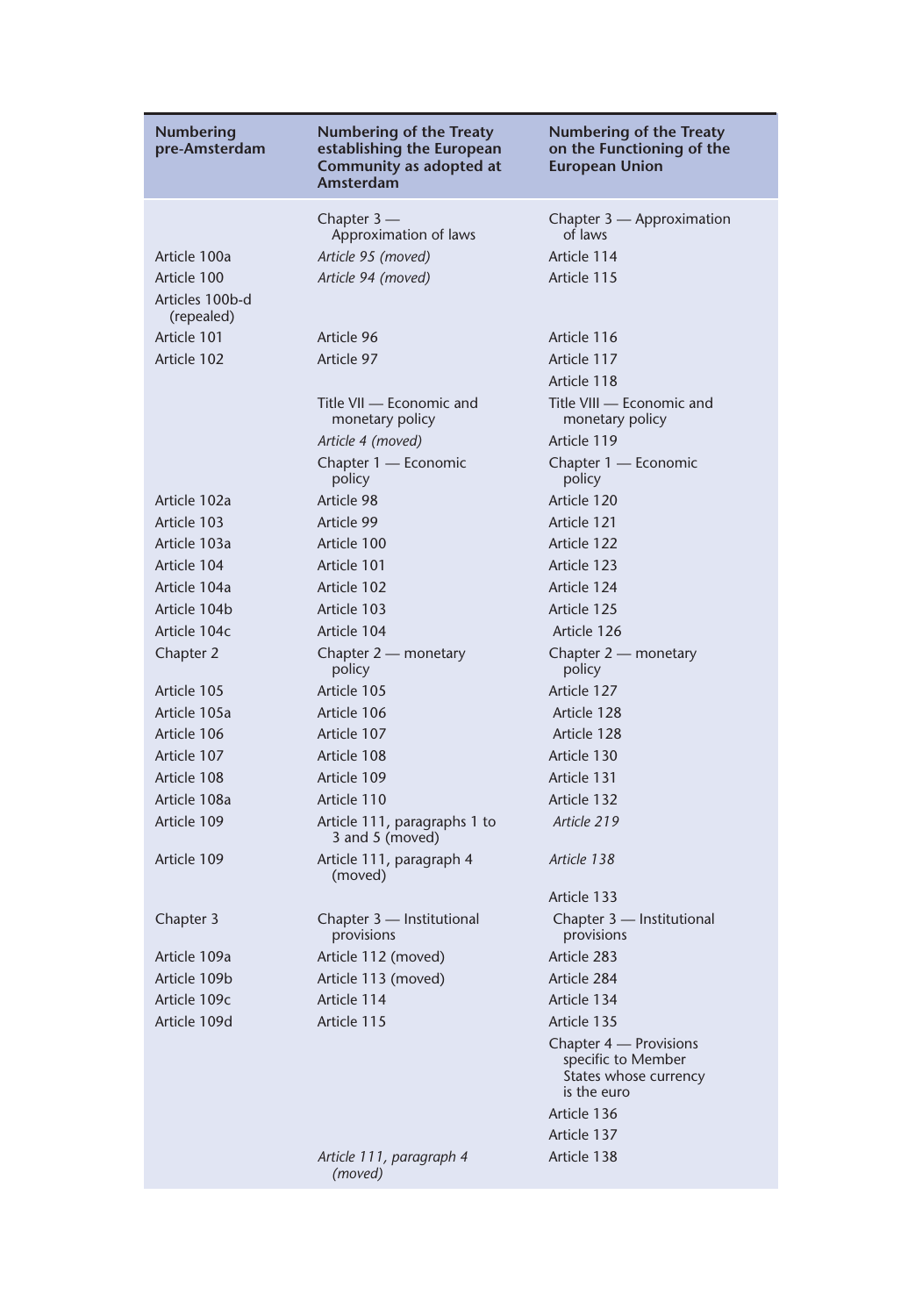| Numbering<br>pre-Amsterdam | <b>Numbering of the Treaty</b><br>establishing the European<br>Community as adopted at<br>Amsterdam | Numbering of the Treaty<br>on the Functioning of the<br><b>European Union</b> |
|----------------------------|-----------------------------------------------------------------------------------------------------|-------------------------------------------------------------------------------|
|                            | Chapter 4 — Transitional<br>provisions                                                              | Chapter 5 — Transitional<br>provisions                                        |
| Article 109e               | Article 116 (repealed)                                                                              | Article 139                                                                   |
| Article 109f               | Article 117, paragraphs 1,<br>2, sixth indent, and 3 to 9<br>(repealed)                             |                                                                               |
| Article 109f               | Article 117, paragraph 2,<br>first five indents (moved)                                             | Article 141, paragraph 2                                                      |
|                            | Article 121, paragraph 1<br>(moved)                                                                 |                                                                               |
|                            | Article 122, paragraph 2,<br>second sentence (moved)                                                |                                                                               |
|                            | Article 123, paragraph 5<br>(moved)                                                                 | Article 140 <sup>(40)</sup>                                                   |
| Article 109g               | Article 118 (repealed)                                                                              |                                                                               |
|                            | Article 123, paragraph 3<br>(moved)                                                                 |                                                                               |
|                            | Article 117, paragraph 2,<br>first five indents (moved)                                             | Article $141^{(41)}$                                                          |
|                            | Article 124, paragraph 1<br>(moved)                                                                 | Article 142                                                                   |
| Article 109h               | Article 119                                                                                         | Article 143                                                                   |
| Article 109i               | Article 120                                                                                         | Article 144                                                                   |
| Article 109j               | Article 121, paragraph 1<br>(moved)                                                                 | Article 140, paragraph 1                                                      |
| Article 109j               | Article 121, paragraphs 2 to<br>4 (repealed)                                                        |                                                                               |
| Article 109k               | Article 122, paragraphs 1,<br>2, first sentence, 3, 4, 5<br>and 6 (repealed)                        |                                                                               |
| Article 109k               | Article 122, paragraph 2,<br>second sentence<br>(moved)                                             | Article 140, paragraph 2, first<br>subparagraph                               |
| Article 109                | Article 123, paragraphs 1, 2<br>and 4 (repealed)                                                    |                                                                               |
| Article 1091               | Article 123, paragraph 3<br>(moved)                                                                 | Article 141, paragraph 1                                                      |
| Article 109                | Article 123, paragraph 5<br>(moved)                                                                 | Article 140, paragraph 3                                                      |
| Article 109m               | Article 124, paragraph 1<br>(moved)                                                                 | Article 142                                                                   |
| Article 109m               | Article 124, paragraph 2<br>(repealed)                                                              |                                                                               |
| Title Vla(**)              | Title VIII - Employment                                                                             | Title $IX$ — Employment                                                       |
| Article 109n(*)            | Article 125                                                                                         | Article 145                                                                   |
| Article 109o(*)            | Article 126                                                                                         | Article 146                                                                   |
| Article 109p(*)            | Article 127                                                                                         | Article 147                                                                   |
| Article 109q(*)            | Article 128                                                                                         | Article 148                                                                   |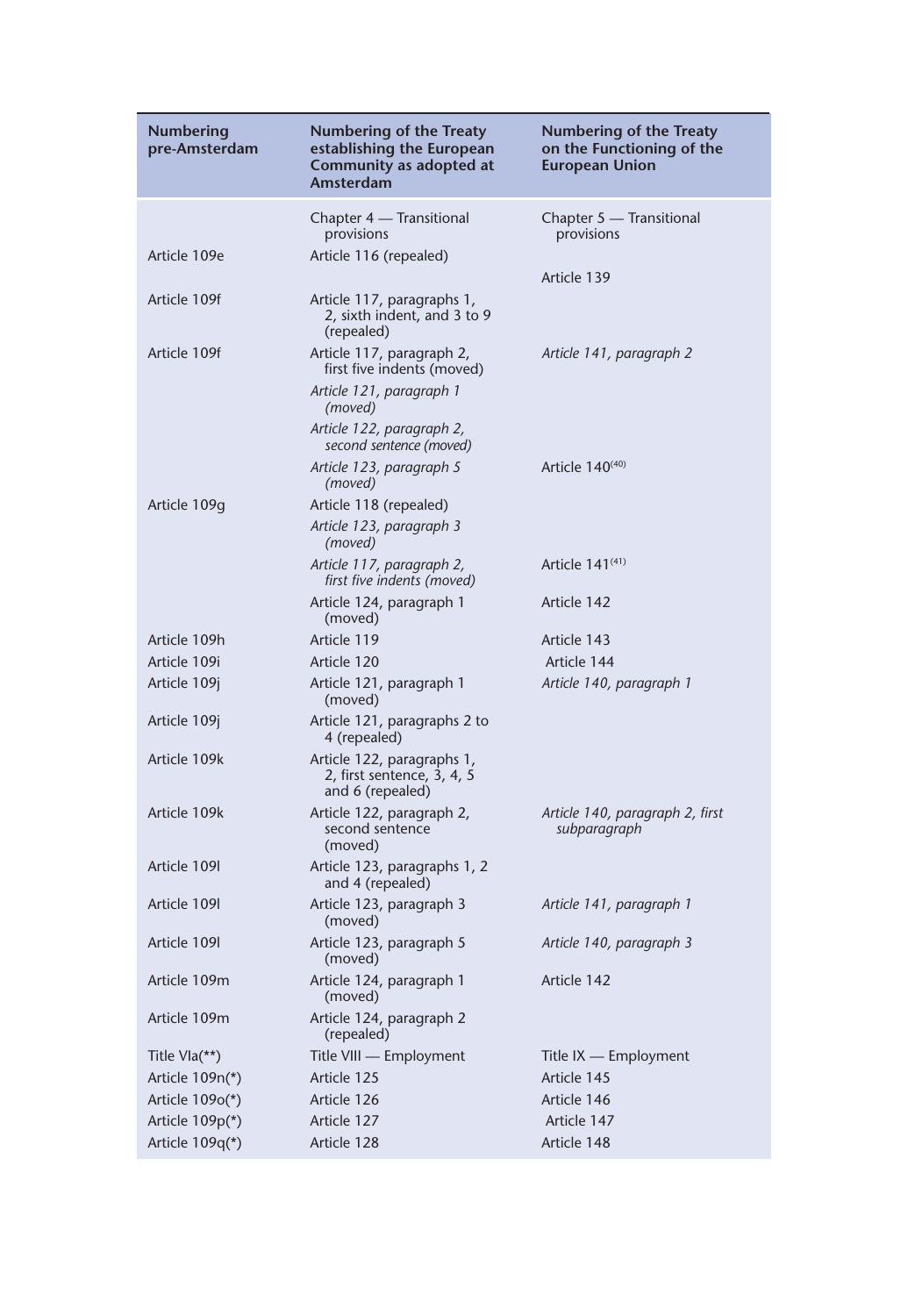| Numbering<br>pre-Amsterdam               | Numbering of the Treaty<br>establishing the European<br>Community as adopted at<br>Amsterdam | <b>Numbering of the Treaty</b><br>on the Functioning of the<br>European Union |
|------------------------------------------|----------------------------------------------------------------------------------------------|-------------------------------------------------------------------------------|
| Article $109r*$                          | Article 129                                                                                  | Article 149                                                                   |
| Article $109s(*)$                        | Article 130                                                                                  | Article 150                                                                   |
| <b>Title VIII</b>                        | Title IX — Common<br>commercial policy (moved)                                               | Part Five, Title II, common<br>commercial policy                              |
| Article 110<br>Article 111<br>(repealed) | Article 131 (moved)                                                                          | Article 206                                                                   |
| Article 112                              | Article 132 (repealed)                                                                       |                                                                               |
|                                          | Article 133 (moved)                                                                          | Article 207                                                                   |
|                                          | Article 134 (repealed)                                                                       |                                                                               |
| Title VIIa(**)                           | Title $X -$ Customs<br>cooperation (moved)                                                   | Part Three, Title II,<br>Chapter 2, Customs<br>cooperation                    |
| Article $116(*)$                         | Article 135 (moved)                                                                          | Article 33                                                                    |
| <b>Title VIII</b>                        | Title XI — Social policy,<br>education, vocational<br>training and youth                     | Title $X$ — Social policy                                                     |
| Chapter 1(***)                           | Chapter 1 — social<br>provisions (repealed)                                                  |                                                                               |
| Article 117                              | Article 136                                                                                  | Article 151                                                                   |
|                                          |                                                                                              | Article 152                                                                   |
| Article 118                              | Article 137                                                                                  | Article 153                                                                   |
| Article 118a                             | Article 138                                                                                  | Article 154                                                                   |
| Article 118b                             | Article 139                                                                                  | Article 155                                                                   |
| Article 118c                             | Article 140                                                                                  | Article 156                                                                   |
| Article 119                              | Article 141                                                                                  | Article 157                                                                   |
| Article 119a                             | Article 142                                                                                  | Article 158                                                                   |
| Article 120                              | Article 143                                                                                  | Article 159                                                                   |
| Article 121                              | Article 144                                                                                  | Article 160                                                                   |
| Article 122                              | Article 145                                                                                  | Article 161                                                                   |
| Chapter 2                                | Chapter 2 — The European<br>Social Fund                                                      | Title XI — The European<br>Social Fund                                        |
| Article 123                              | Article 146                                                                                  | Article 162                                                                   |
| Article 124                              | Article 147                                                                                  | Article 163                                                                   |
| Article 125                              | Article 148                                                                                  | Article 164                                                                   |
| Chapter 3                                | Chapter 3 — Education,<br>vocational training and<br>youth                                   | Title XII — Education,<br>vocational training, youth<br>and sport             |
| Article 126                              | Article 149                                                                                  | Article 165                                                                   |
| Article 127                              | Article 150                                                                                  | Article 166                                                                   |
| <b>Title IX</b>                          | Title XII - Culture                                                                          | Title XIII - Culture                                                          |
| Article 128                              | Article 151                                                                                  | Article 167                                                                   |
| Title X                                  | Title XIII - Public<br>health Title                                                          | XIV - Public health                                                           |
| Article 129                              | Article 152                                                                                  | Article 168                                                                   |
| <b>Title XI</b>                          | Title XIV - Consumer<br>protection                                                           | Title XV - Consumer<br>protection                                             |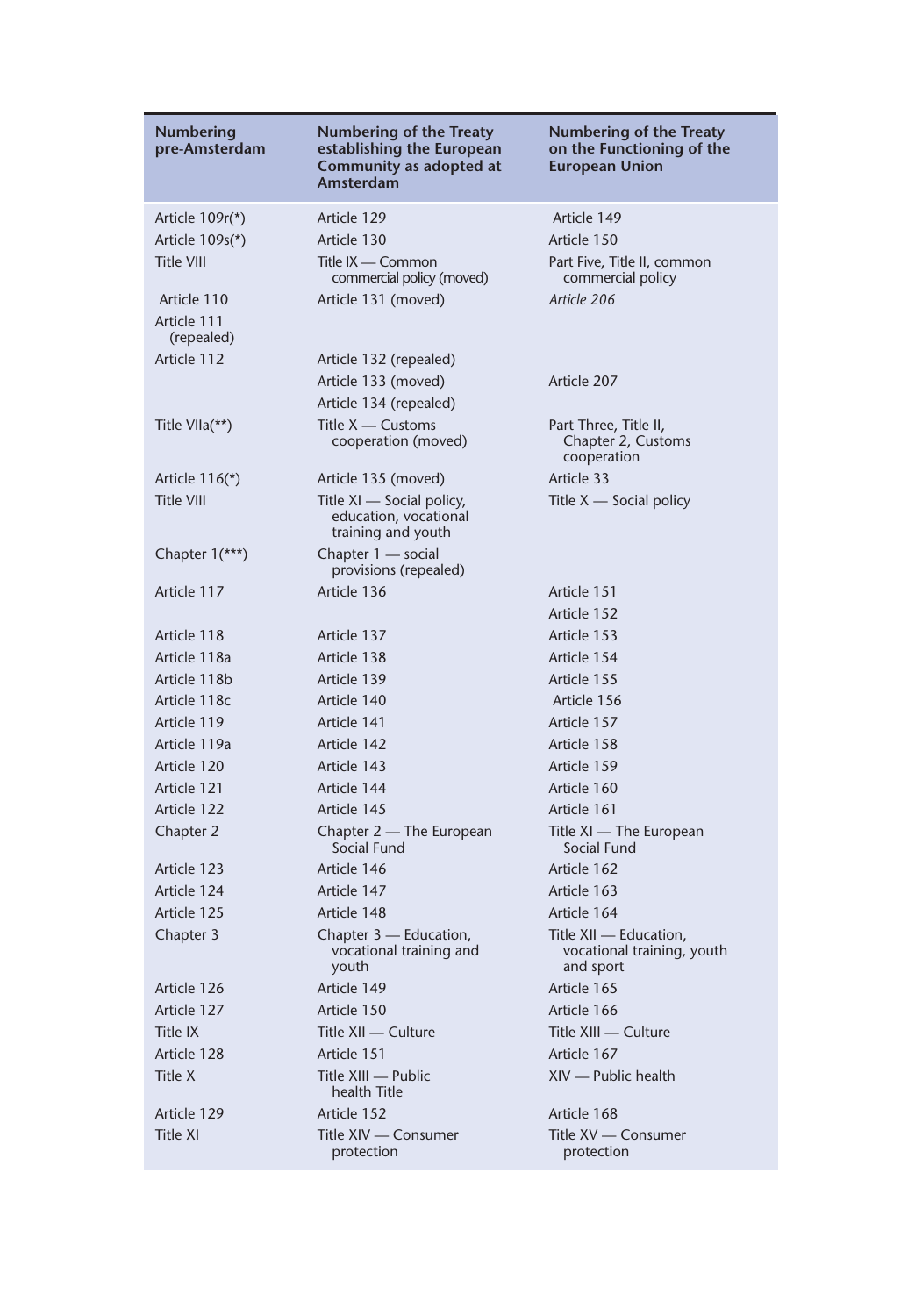| <b>Numbering</b><br>pre-Amsterdam | Numbering of the Treaty<br>establishing the European<br>Community as adopted at<br>Amsterdam | <b>Numbering of the Treaty</b><br>on the Functioning of the<br><b>European Union</b> |
|-----------------------------------|----------------------------------------------------------------------------------------------|--------------------------------------------------------------------------------------|
| Article 129a                      | Article 153, paragraphs 1,<br>3, 4 and 5                                                     | Article 169                                                                          |
|                                   | Article 153, paragraph 2<br>(moved)                                                          | Article 12                                                                           |
| Title XII                         | Title XV — Trans- European<br>networks Title XVI —<br>Trans-European networks                |                                                                                      |
| Article 129b                      | Article 154                                                                                  | Article 170                                                                          |
| Article 129c                      | Article 155                                                                                  | Article 171                                                                          |
| Article 129d                      | Article 156                                                                                  | Article 172                                                                          |
| <b>Title XIII</b>                 | Title XVI - Industry Title<br>XVII — Industry                                                |                                                                                      |
| Article 130                       | Article 157                                                                                  | Article 173                                                                          |
| <b>Title XIV</b>                  | Title XVII - Economic and<br>social cohesion                                                 | Title XVIII — Economic,<br>social and territorial<br>cohesion                        |
| Article 130a                      | Article 158                                                                                  | Article 174                                                                          |
| Article 130b                      | Article 159                                                                                  | Article 175                                                                          |
| Article 130c                      | Article 160                                                                                  | Article 176                                                                          |
| Article 130d                      | Article 161                                                                                  | Article 177                                                                          |
| Article 130e                      | Article 162                                                                                  | Article 178                                                                          |
| <b>Title XV</b>                   | Title XVIII - Research<br>and technological<br>development                                   | Title XIX — Research<br>and technological<br>development and<br>space                |
| Article 130f                      | Article 163                                                                                  | Article 179                                                                          |
| Article 130g                      | Article 164                                                                                  | Article 180                                                                          |
| Article 130h                      | Article 165                                                                                  | Article 181                                                                          |
| Article 130i                      | Article 166                                                                                  | Article 182                                                                          |
| Article 130j                      | Article 167                                                                                  | Article 183                                                                          |
| Article 130k                      | Article 168                                                                                  | Article 184                                                                          |
| Article 130I                      | Article 169                                                                                  | Article 185                                                                          |
| Article 130m                      | Article 170                                                                                  | Article 186                                                                          |
| Article 130n                      | Article 171                                                                                  | Article 187                                                                          |
| Article 130o                      | Article 172                                                                                  | Article 188                                                                          |
|                                   |                                                                                              | Article 189                                                                          |
| Article 130p                      | Article 173                                                                                  | Article 190                                                                          |
| Article 130q<br>(repealed)        |                                                                                              |                                                                                      |
| <b>Title XVI</b>                  | Title XIX - Environment                                                                      | Title XX - Environment                                                               |
| Article 130r                      | Article 174                                                                                  | Article 191                                                                          |
| Article 130s                      | Article 175                                                                                  | Article 192                                                                          |
| Article 130t                      | Article 176                                                                                  | Article 193                                                                          |
|                                   |                                                                                              | Titre XXI - Energy                                                                   |
|                                   |                                                                                              | Article 194                                                                          |
|                                   |                                                                                              | Title XXII - Tourism                                                                 |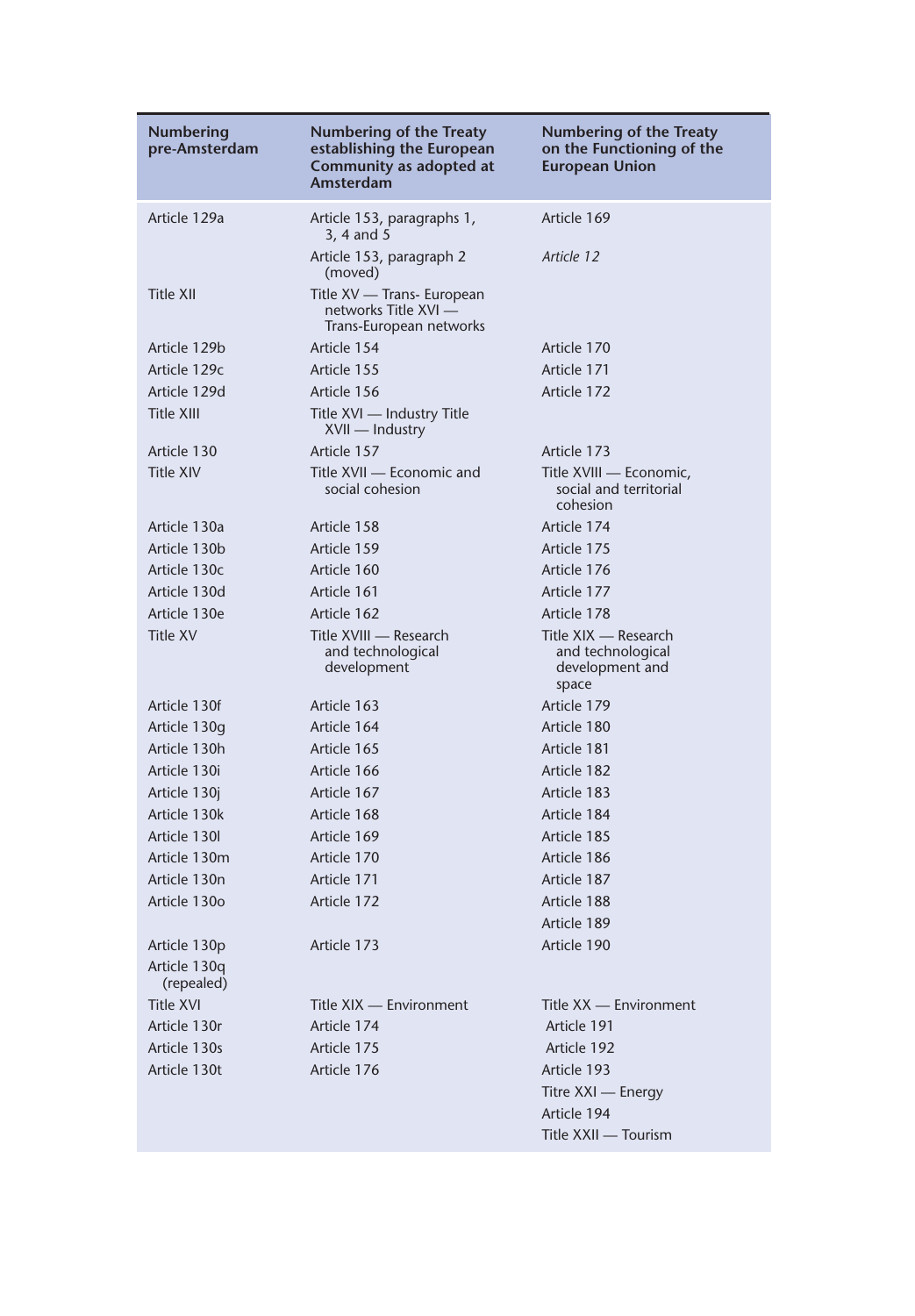| <b>Numbering</b><br>pre-Amsterdam                                        | Numbering of the Treaty<br>establishing the European<br>Community as adopted at<br><b>Amsterdam</b>                     | Numbering of the Treaty<br>on the Functioning of the<br><b>European Union</b>                                               |
|--------------------------------------------------------------------------|-------------------------------------------------------------------------------------------------------------------------|-----------------------------------------------------------------------------------------------------------------------------|
|                                                                          |                                                                                                                         | Article 195<br>Title XXIII - Civil protection<br>Article 196<br>Title XXIV — Administrative<br>cooperation                  |
| <b>Title XVII</b>                                                        | Title XX — Development<br>cooperation (moved)                                                                           | Article 197<br>Part Five, Title III,<br>Chapter 1, Development<br>cooperation                                               |
| Article 130u<br>Article 130 <sub>v</sub><br>Article 130w<br>Article 130x | Article 177 (moved)<br>Article 178 (repealed) <sup>(42)</sup><br>Article 179 (moved)<br>Article 180 (moved)             | Article 208<br>Article 209<br>Article 210                                                                                   |
| Article 130y                                                             | Article 181 (moved)<br>Title XXI - Economic,<br>financial and technical<br>cooperation with third<br>countries (moved)  | Article 211<br>Part Five, Title III, Chapter 2,<br>Economic, financial and<br>technical cooperation with<br>third countries |
| <b>PART FOUR</b>                                                         | Article 181a (moved)<br><b>PART FOUR - ASSOCIATION</b><br>OF THE OVERSEAS<br><b>COUNTRIES AND</b><br><b>TERRITORIES</b> | Article 212<br><b>PART FOUR - ASSOCIATION</b><br>OF THE OVERSEAS<br><b>COUNTRIES AND</b><br><b>TERRITORIES</b>              |
| Article 131<br>Article 132                                               | Article 182<br>Article 183                                                                                              | Article 198<br>Article 199                                                                                                  |
| Article 133<br>Article 134                                               | Article 184<br>Article 185                                                                                              | Article 200<br>Article 201                                                                                                  |
| Article 135<br>Article 136                                               | Article 186<br>Article 187                                                                                              | Article 202<br>Article 203                                                                                                  |
| Article 136a                                                             | Article 188                                                                                                             | Article 204<br><b>PART FIVE - EXTERNAL</b><br><b>ACTION BY THE UNION</b>                                                    |
|                                                                          |                                                                                                                         | Title I — General provisions<br>on the union's external<br>action<br>Article 205                                            |
|                                                                          | Part Three, Title IX,<br>Common commercial<br>policy (moved)                                                            | Title II - Common<br>commercial policy                                                                                      |
|                                                                          | Article 131 (moved)                                                                                                     | Article 206                                                                                                                 |
|                                                                          | Article 133 (moved)                                                                                                     | Article 207                                                                                                                 |
|                                                                          |                                                                                                                         | Title III - Cooperation with<br>third countries and<br>humanitarian aid                                                     |
|                                                                          | Part Three, Title XX,<br>Development cooperation<br>(moved)                                                             | Chapter 1 - development<br>cooperation                                                                                      |
|                                                                          | Article 177 (moved)                                                                                                     | Article 208 <sup>(43)</sup>                                                                                                 |
|                                                                          | Article 179 (moved)                                                                                                     | Article 209                                                                                                                 |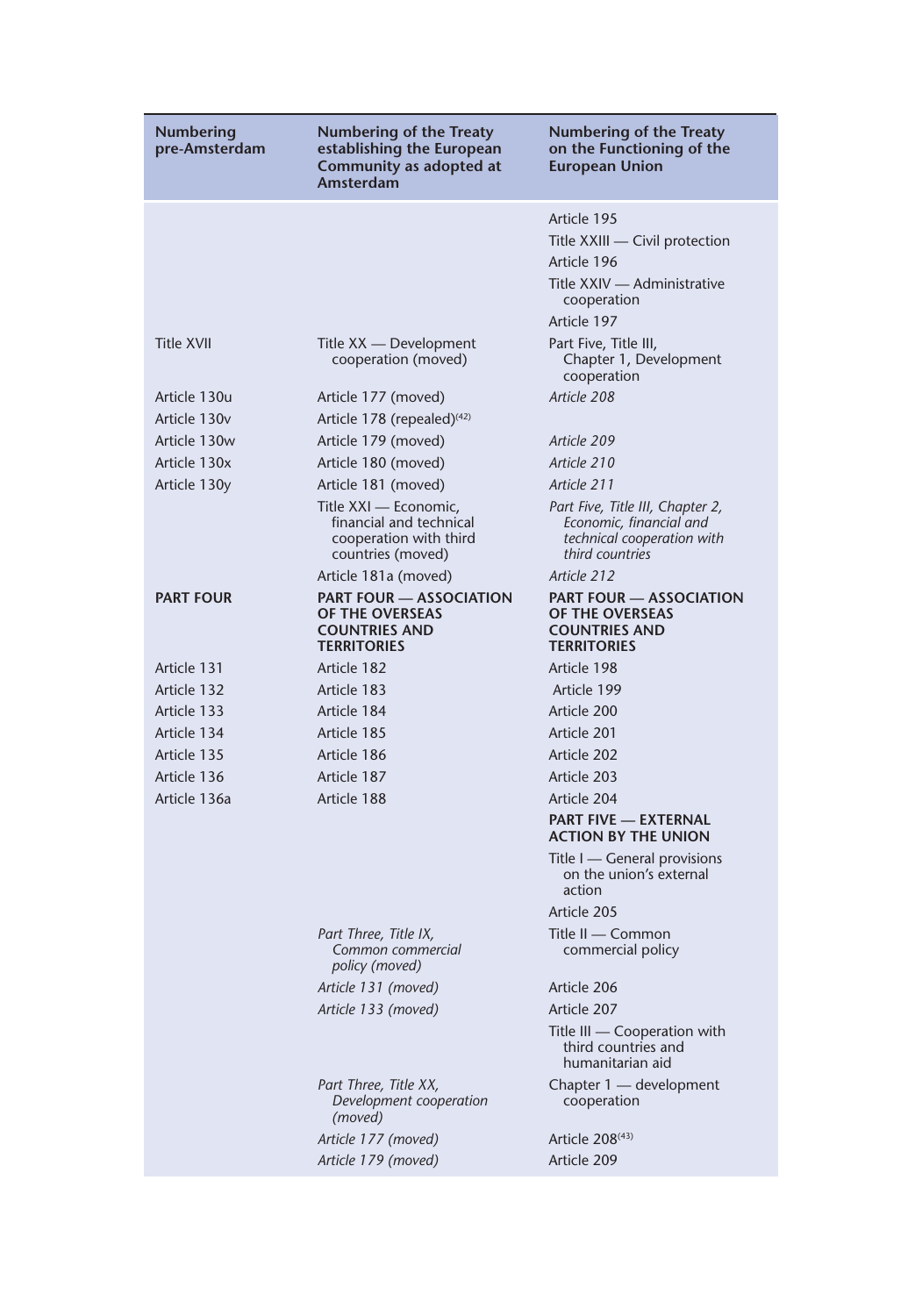| Numbering<br>pre-Amsterdam | <b>Numbering of the Treaty</b><br>establishing the European<br>Community as adopted at<br>Amsterdam        | <b>Numbering of the Treaty</b><br>on the Functioning of the<br><b>European Union</b>                                        |
|----------------------------|------------------------------------------------------------------------------------------------------------|-----------------------------------------------------------------------------------------------------------------------------|
|                            | Article 180 (moved)                                                                                        | Article 210                                                                                                                 |
|                            | Article 181 (moved)                                                                                        | Article 211                                                                                                                 |
|                            | Part Three, Title XXI,<br>Economic, financial and<br>technical cooperation with<br>third countries (moved) | Chapter 2 — Economic,<br>financial and technical<br>cooperation with third<br>countries                                     |
|                            | Article 181a (moved)                                                                                       | Article 212                                                                                                                 |
|                            |                                                                                                            | Article 213                                                                                                                 |
|                            |                                                                                                            | Chapter 3 — Humanitarian<br>aid                                                                                             |
|                            |                                                                                                            | Article 214                                                                                                                 |
|                            |                                                                                                            | Title IV - Restrictive<br>measures                                                                                          |
|                            | Article 301 (replaced)                                                                                     | Article 215                                                                                                                 |
|                            |                                                                                                            | Title V - International<br>agreements                                                                                       |
|                            |                                                                                                            | Article 216                                                                                                                 |
|                            | Article 310 (moved)                                                                                        | Article 217                                                                                                                 |
|                            | Article 300 (replaced)                                                                                     | Article 218                                                                                                                 |
|                            | Article 111, paragraphs 1 to<br>3 and 5 (moved)                                                            | Article 219                                                                                                                 |
|                            |                                                                                                            | Title VI - The Union's<br>relations with international<br>organisations and third<br>countries and the Union<br>delegations |
|                            | Articles 302 to 304<br>(replaced)                                                                          | Article 220                                                                                                                 |
|                            |                                                                                                            | Article 221                                                                                                                 |
|                            |                                                                                                            | Title VII - Solidarity<br>clause                                                                                            |
|                            |                                                                                                            | Article 222                                                                                                                 |
| <b>PART FIVE</b>           | <b>PART FIVE</b> —<br><b>INSTITUTIONS OF THE</b><br><b>COMMUNITY</b>                                       | <b>PART SIX</b> —<br><b>INSTITUTIONAL AND</b><br><b>FINANCIAL PROVISIONS</b>                                                |
| Title I                    | Title I — Institutional<br>provisions                                                                      | Title I — Institutional<br>provisions                                                                                       |
| Chapter 1                  | Chapter $1 -$ The<br>institutions                                                                          | Chapter 1 — The institutions                                                                                                |
| Section 1                  | Section 1 — The European<br>Parliament                                                                     | Section 1 — The European<br>Parliament                                                                                      |
| Article 137                | Article 189 (repealed) <sup>(44)</sup>                                                                     |                                                                                                                             |
| Article 138                | Article 190, paragraphs 1 to<br>3 (repealed) $(45)$                                                        |                                                                                                                             |
| Article 138                | Article 190, paragraphs<br>4 and $5$                                                                       | Article 223                                                                                                                 |
| Article 138a               | Article 191, first paragraph<br>(repealed) <sup>(46)</sup>                                                 |                                                                                                                             |
| Article 138a               | Article 191, second<br>paragraph                                                                           | Article 224                                                                                                                 |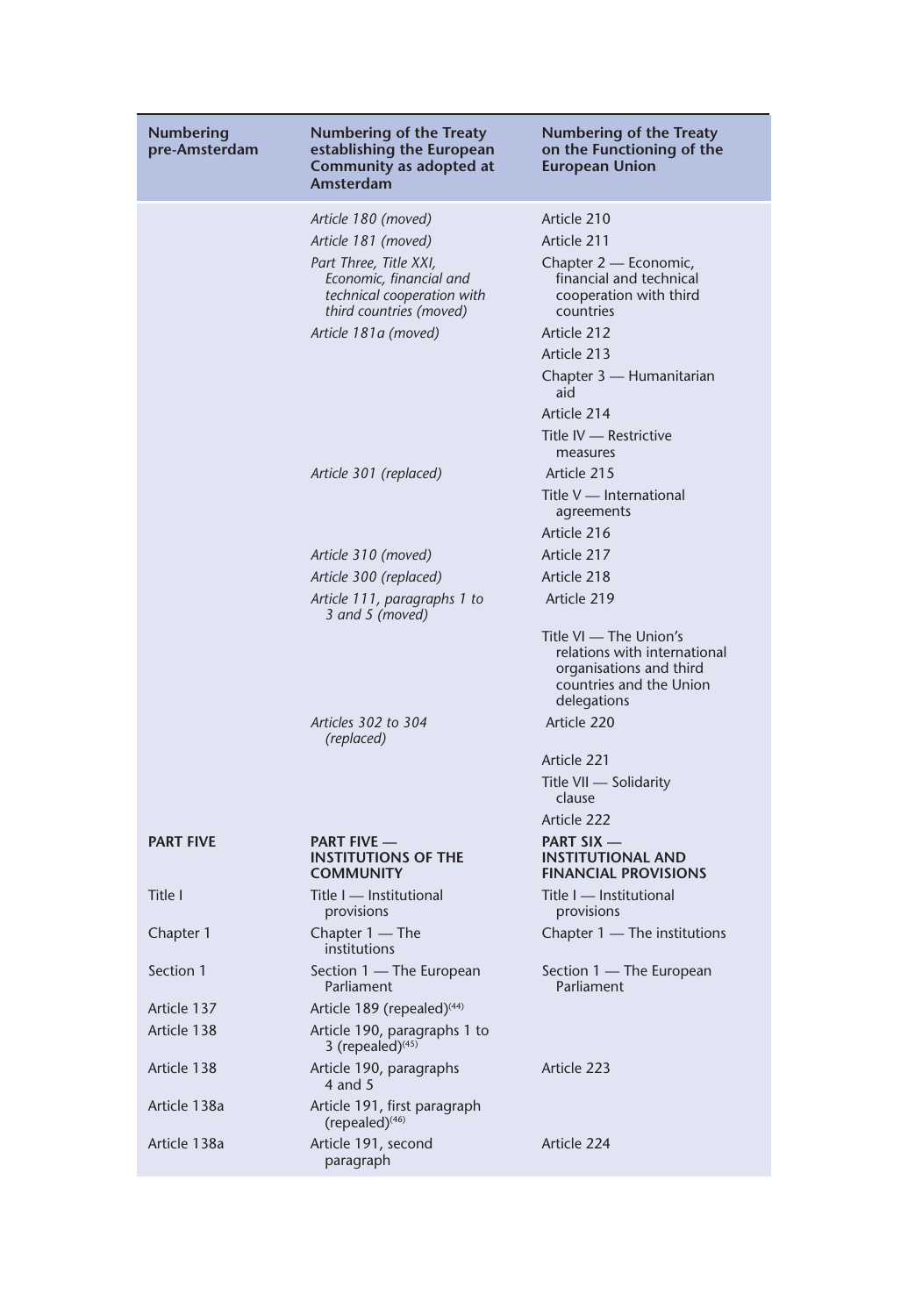| Numbering<br>pre-Amsterdam | Numbering of the Treaty<br>establishing the European<br>Community as adopted at<br>Amsterdam | <b>Numbering of the Treaty</b><br>on the Functioning of the<br><b>European Union</b> |
|----------------------------|----------------------------------------------------------------------------------------------|--------------------------------------------------------------------------------------|
| Article 138b               | Article 192, first paragraph<br>$(repealed)^{(47)}$                                          |                                                                                      |
| Article 138b               | Article 192, second<br>paragraph                                                             | Article 225                                                                          |
| Article 138c               | Article 193                                                                                  | Article 226                                                                          |
| Article 138d               | Article 194                                                                                  | Article 227                                                                          |
| Article 138e               | Article 195                                                                                  | Article 228                                                                          |
| Article 139                | Article 196 Article 229                                                                      | Article 229                                                                          |
| Article 140                | Article 197, first paragraph<br>(repealed) <sup>(48)</sup>                                   |                                                                                      |
| Article 140                | Article 197, second, third<br>and fourth paragraphs                                          | Article 230                                                                          |
| Article 141                | Article 198                                                                                  | Article 231                                                                          |
| Article 142                | Article 199                                                                                  | Article 232                                                                          |
| Article 143                | Article 200                                                                                  | Article 233                                                                          |
| Article 144                | Article 201                                                                                  | Article 234                                                                          |
|                            |                                                                                              | Section 2 — The European<br>Council                                                  |
|                            |                                                                                              | Article 235                                                                          |
|                            |                                                                                              | Article 236                                                                          |
| Section 2                  | Section 2 - The Council                                                                      | Section 3 - The Council                                                              |
| Article 145                | Article 202 (repealed) <sup>(49)</sup>                                                       |                                                                                      |
| Article 146                | Article 203 (repealed) <sup>(50)</sup>                                                       |                                                                                      |
| Article 147                | Article 204 Article 237                                                                      |                                                                                      |
| Article 148                | Article 205, paragraphs 2<br>and 4 (repealed) <sup>(51)</sup>                                |                                                                                      |
| Article 148                | Article 205, paragraphs<br>1 and 3                                                           | Article 238                                                                          |
| Article 149<br>(repealed)  |                                                                                              |                                                                                      |
| Article 150                | Article 206                                                                                  | Article 239                                                                          |
| Article 151                | Article 207                                                                                  | Article 240                                                                          |
| Article 152                | Article 208                                                                                  | Article 241                                                                          |
| Article 153                | Article 209                                                                                  | Article 242                                                                          |
| Article 154                | Article 210                                                                                  | Article 243                                                                          |
| Section 3                  | Section $3-$<br>The Commission                                                               | Section $4-$<br>The Commission                                                       |
| Article 155                | Article 211 (repealed) <sup>(53)</sup>                                                       | Article 244                                                                          |
| Article 156                | Article 212 (moved)                                                                          | Article 249, paragraph 2                                                             |
| Article 157                | Article 213                                                                                  | Article 245                                                                          |
| Article 158                | Article 214 (repealed) $(55)$                                                                |                                                                                      |
| Article 159                | Article 215                                                                                  | Article 246                                                                          |
| Article 160                | Article 216                                                                                  | Article 247                                                                          |
| Article 161                | Article 217, paragraphs 1, 3<br>and 4 (repealed) <sup>(56)</sup>                             |                                                                                      |
| Article 161                | Article 217, paragraph 2                                                                     | Article 248                                                                          |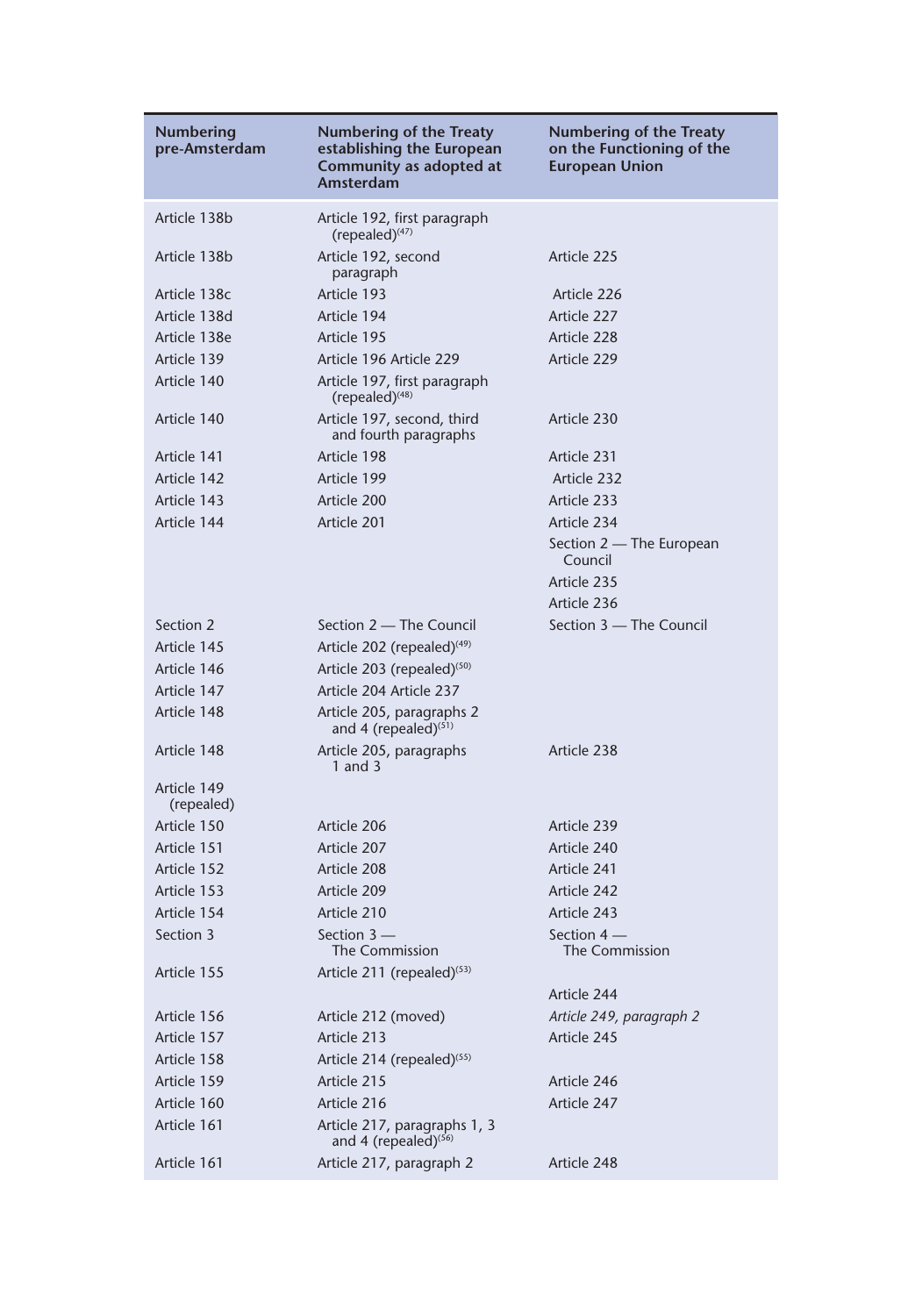| Numbering<br>pre-Amsterdam | Numbering of the Treaty<br>establishing the European<br>Community as adopted at<br>Amsterdam | <b>Numbering of the Treaty</b><br>on the Functioning of the<br><b>European Union</b> |
|----------------------------|----------------------------------------------------------------------------------------------|--------------------------------------------------------------------------------------|
| Article 162                | Article 218, paragraph 1<br>(repealed) <sup>(57)</sup>                                       |                                                                                      |
| Article 162                | Article 218, paragraph 2                                                                     | Article 249                                                                          |
| Article 163                | Article 219                                                                                  | Article 250                                                                          |
| Section 4                  | Section 4 – The Court of<br>Justice                                                          | Section 5 – The Court of<br>Justice of the European Union                            |
| Article 164                | Article 220 (repealed) $(58)$                                                                |                                                                                      |
| Article 165                | Article 221, first paragraph<br>(repealed) <sup>(59)</sup>                                   |                                                                                      |
| Article 165                | Article 221, second and<br>third paragraphs Article 251                                      |                                                                                      |
| Article 166                | Article 222                                                                                  | Article 252                                                                          |
| Article 167                | Article 223                                                                                  | Article 253                                                                          |
| Article 168                | Article 224 <sup>(60)</sup>                                                                  | Article 254                                                                          |
|                            |                                                                                              | Article 255                                                                          |
| Article 168a               | Article 225                                                                                  | Article 256                                                                          |
|                            | Article 225a                                                                                 | Article 257                                                                          |
| Article 169                | Article 226                                                                                  | Article 258                                                                          |
| Article 170                | Article 227                                                                                  | Article 259                                                                          |
| Article 171                | Article 228                                                                                  | Article 260                                                                          |
| Article 172                | Article 229                                                                                  | Article 261                                                                          |
|                            | Article 229a                                                                                 | Article 262                                                                          |
| Article 173                | Article 230                                                                                  | Article 263                                                                          |
| Article 174                | Article 231                                                                                  | Article 264                                                                          |
| Article 175                | Article 232                                                                                  | Article 265                                                                          |
| Article 176                | Article 233                                                                                  | Article 266                                                                          |
| Article 177                | Article 234                                                                                  | Article 267                                                                          |
| Article 178                | Article 235                                                                                  | Article 268                                                                          |
|                            |                                                                                              | Article 269                                                                          |
| Article 179                | Article 236                                                                                  | Article 270                                                                          |
| Article 180                | Article 237                                                                                  | Article 271                                                                          |
| Article 181                | Article 238                                                                                  | Article 272                                                                          |
| Article 182                | Article 239                                                                                  | Article 273                                                                          |
| Article 183                | Article 240                                                                                  | Article 274                                                                          |
|                            |                                                                                              | Article 275                                                                          |
|                            |                                                                                              | Article 276                                                                          |
| Article 184                | Article 241                                                                                  | Article 277                                                                          |
| Article 185                | Article 242                                                                                  | Article 278                                                                          |
| Article 186                | Article 243                                                                                  | Article 279                                                                          |
| Article 187                | Article 244                                                                                  | Article 280                                                                          |
| Article 188                | Article 245                                                                                  | Article 281                                                                          |
|                            |                                                                                              | Section 6 - The European<br><b>Central Bank</b>                                      |
|                            |                                                                                              | Article 282                                                                          |
|                            | Article 112 (moved)                                                                          | Article 283                                                                          |
|                            | Article 113 (moved)                                                                          | Article 284                                                                          |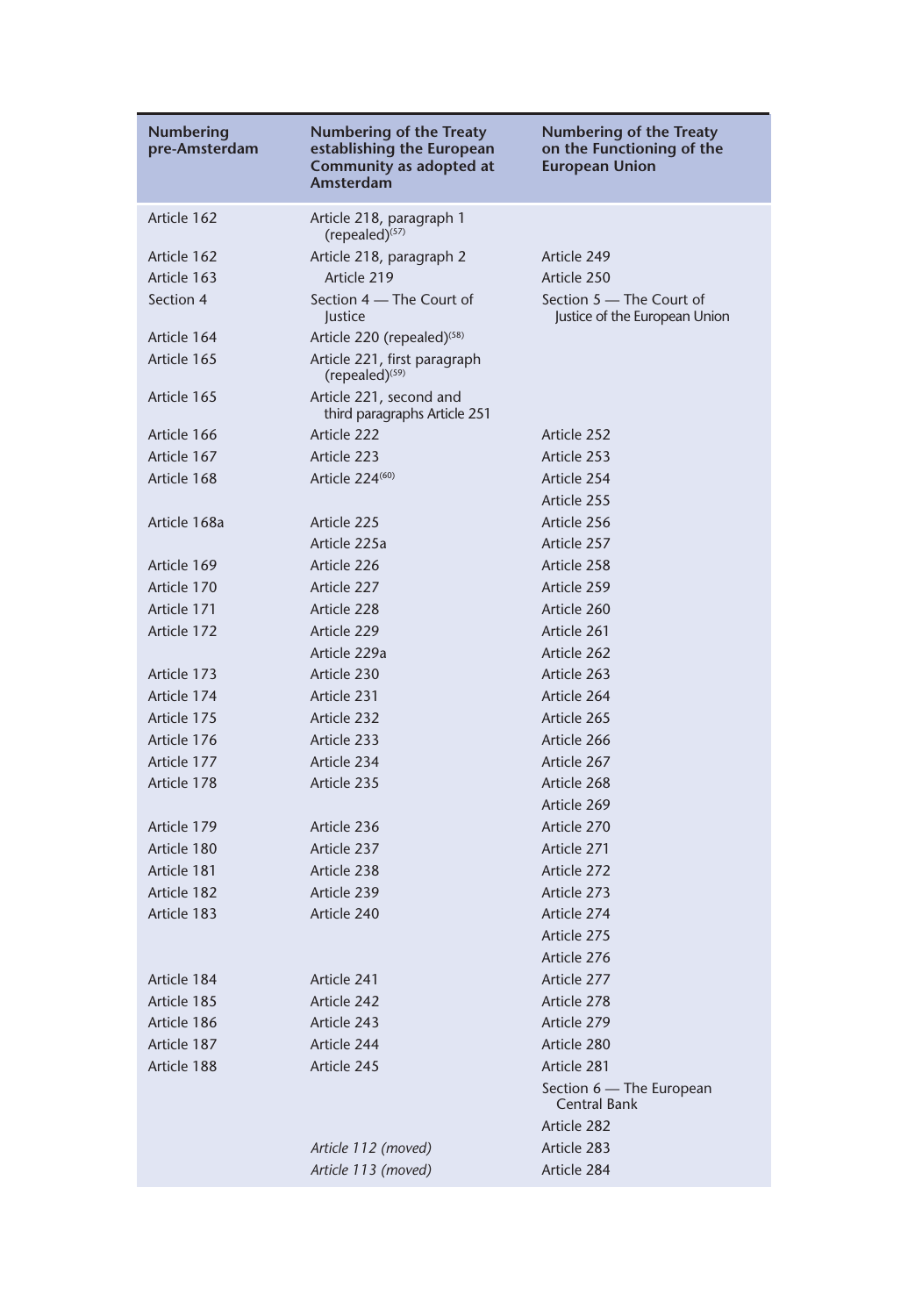| <b>Numbering</b><br>pre-Amsterdam | Numbering of the Treaty<br>establishing the European<br>Community as adopted at<br>Amsterdam | <b>Numbering of the Treaty</b><br>on the Functioning of the<br><b>European Union</b>     |
|-----------------------------------|----------------------------------------------------------------------------------------------|------------------------------------------------------------------------------------------|
| Section 5                         | Section 5 – The Court of<br><b>Auditors</b>                                                  | Section 7 - The Court of<br><b>Auditors</b>                                              |
| Article 188a                      | Article 246                                                                                  | Article 285                                                                              |
| Article 188b                      | Article 247                                                                                  | Article 286                                                                              |
| Article 188c                      | Article 248                                                                                  | Article 287                                                                              |
| Chapter 2                         | Chapter 2 - Provisions<br>common to several<br>institutions                                  | Chapter $2$ - Legal acts of<br>the Union, adoption<br>procedures and other<br>provisions |
|                                   |                                                                                              | Section 1 — The legal acts<br>of the Union                                               |
| Article 189                       | Article 249                                                                                  | Article 288                                                                              |
|                                   |                                                                                              | Article 289                                                                              |
|                                   |                                                                                              | Article 290 <sup>(61)</sup>                                                              |
|                                   |                                                                                              | Article 291 <sup>(61)</sup>                                                              |
|                                   |                                                                                              | Article 292                                                                              |
|                                   |                                                                                              | Section 2 - Procedures<br>for the adoption of acts<br>and other provisions               |
| Article 189a                      | Article 250                                                                                  | Article 293                                                                              |
| Article 189b                      | Article 251                                                                                  | Article 294                                                                              |
| Article 189c                      | Article 252 (repealed)                                                                       |                                                                                          |
|                                   |                                                                                              | Article 295                                                                              |
| Article 190                       | Article 253                                                                                  | Article 296                                                                              |
| Article 191                       | Article 254                                                                                  | Article 297                                                                              |
|                                   |                                                                                              | Article 298                                                                              |
| Article $191a(*)$                 | Article 255 (moved)                                                                          | Article 15                                                                               |
| Article 192                       | Article 256                                                                                  | Article 299                                                                              |
|                                   |                                                                                              | Chapter 3 - The Union's<br>advisory bodies                                               |
|                                   |                                                                                              | Article 300                                                                              |
| Chapter 3                         | Chapter 3 — The Economic<br>and Social Committee                                             | Section 1 - The Economic<br>and Social Committee                                         |
| Article 193                       | Article 257 (repealed) <sup>(62)</sup>                                                       |                                                                                          |
| Article 194                       | Article 258, first, second<br>and fourth paragraphs                                          | Article 301                                                                              |
| Article 195                       | Article 258, third paragraph<br>(repealed) <sup>(63)</sup>                                   |                                                                                          |
| Article 196                       | Article 259                                                                                  | Article 302                                                                              |
| Article 197                       | Article 260                                                                                  | Article 303                                                                              |
| Article 198                       | Article 261 (repealed)                                                                       |                                                                                          |
|                                   | Article 262                                                                                  | Article 304                                                                              |
| Chapter 4                         | Chapter $4-$<br>The Committee of<br>the Regions                                              | Section 2 – The Committee<br>of the Regions                                              |
| Article 198a                      | Article 263, first and fifth<br>paragraphs (repealed) <sup>(64)</sup>                        |                                                                                          |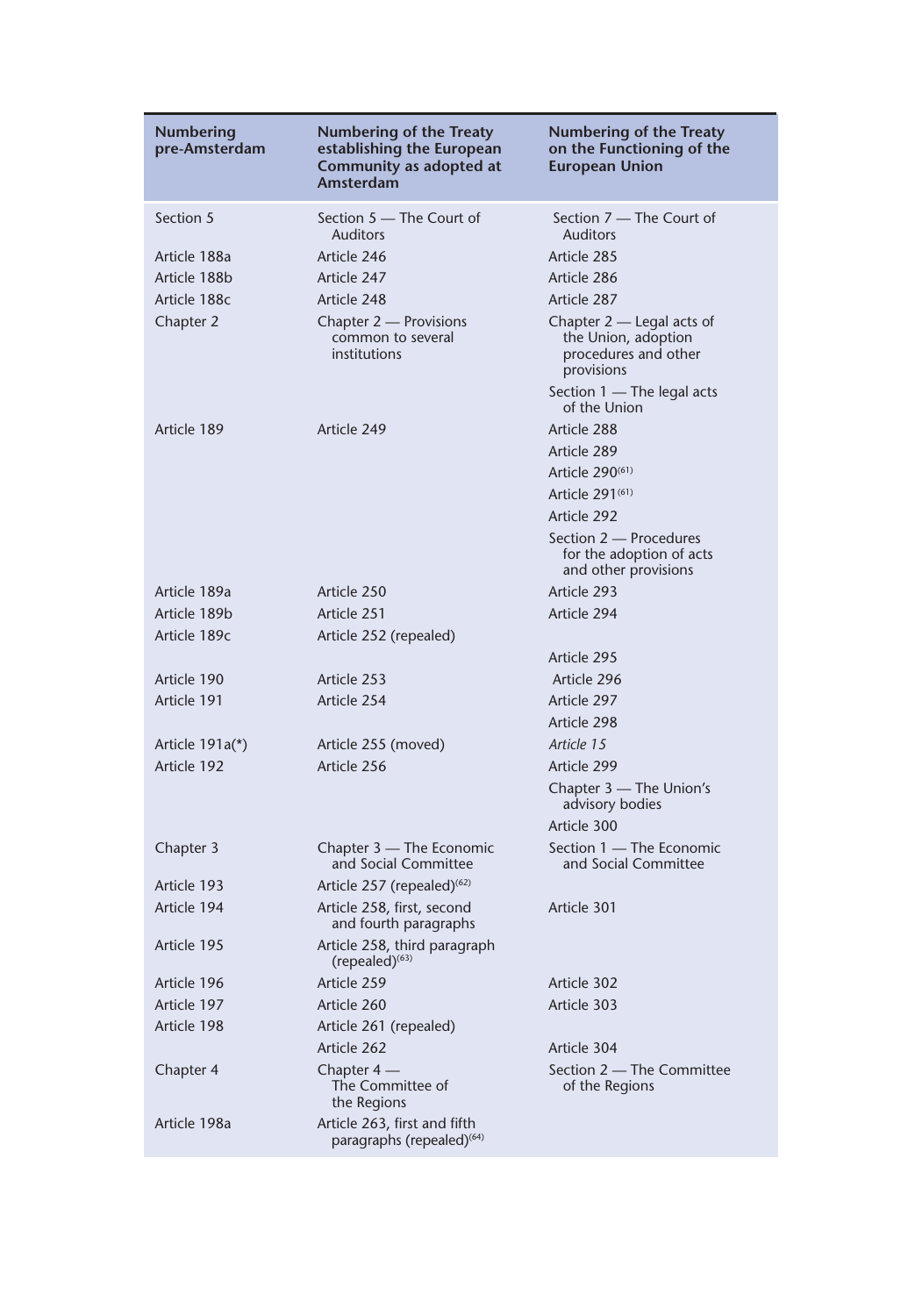| <b>Numbering</b><br>pre-Amsterdam | <b>Numbering of the Treaty</b><br>establishing the European<br>Community as adopted at<br>Amsterdam | <b>Numbering of the Treaty</b><br>on the Functioning of the<br><b>European Union</b> |
|-----------------------------------|-----------------------------------------------------------------------------------------------------|--------------------------------------------------------------------------------------|
| Article 198a                      | Article 263, second to<br>fourth paragraphs                                                         | Article 305                                                                          |
| Article 198b                      | Article 264                                                                                         | Article 306                                                                          |
| Article 198c                      | Article 265                                                                                         | Article 307                                                                          |
| Chapter 5                         | Chapter 5 - The European<br><b>Investment Bank</b>                                                  | Chapter 4 — The European<br><b>Investment Bank</b>                                   |
| Article 198d                      | Article 266                                                                                         | Article 308                                                                          |
| Article 198e                      | Article 267                                                                                         | Article 309                                                                          |
| Title II                          | Title II - Financial<br>provisions                                                                  | Title II — Financial provisions                                                      |
| Article 199                       | Article 268                                                                                         | Article 310                                                                          |
| Article 200<br>(repealed)         |                                                                                                     |                                                                                      |
|                                   |                                                                                                     | Chapter 1 — The Union's<br>own resources                                             |
| Article 201                       | Article 269                                                                                         | Article 311                                                                          |
| Article 201a                      | Article 270 (repealed) <sup>(65)</sup>                                                              |                                                                                      |
|                                   |                                                                                                     | Chapter 2 — The multiannual<br>financial framework                                   |
|                                   |                                                                                                     | Article 312                                                                          |
|                                   |                                                                                                     | Chapter 3 - The Union's<br>annual budget                                             |
| Article 203                       | Article 272, paragraph 1 (moved)                                                                    | Article 313                                                                          |
| Article 202                       | Article 271 (moved)                                                                                 | Article 316                                                                          |
| Article 203                       | Article 272, paragraph 1<br>(moved)                                                                 | Article 313                                                                          |
| Article 203                       | Article 272, paragraphs<br>2 to 10                                                                  | Article 314                                                                          |
| Article 204                       | Article 273                                                                                         | Article 315                                                                          |
| Article 202                       | Article 271 (moved)                                                                                 | Article 316                                                                          |
|                                   |                                                                                                     | Chapter 4 — Implementation<br>of the budget and<br>discharge                         |
| Article 205                       | Article 274                                                                                         | Article 317                                                                          |
| Article 205a                      | Article 275                                                                                         | Article 318                                                                          |
| Article 206                       | Article 276                                                                                         | Article 319                                                                          |
| Article 206a<br>(repealed)        |                                                                                                     |                                                                                      |
|                                   |                                                                                                     | Chapter 5 - Common<br>provisions                                                     |
| Article 207                       | Article 277                                                                                         | Article 320                                                                          |
| Article 208                       | Article 278                                                                                         | Article 321                                                                          |
| Article 209                       | Article 279                                                                                         | Article 322                                                                          |
|                                   |                                                                                                     | Article 323                                                                          |
|                                   |                                                                                                     | Article 324                                                                          |
|                                   |                                                                                                     | Chapter 6 - Combating<br>fraud                                                       |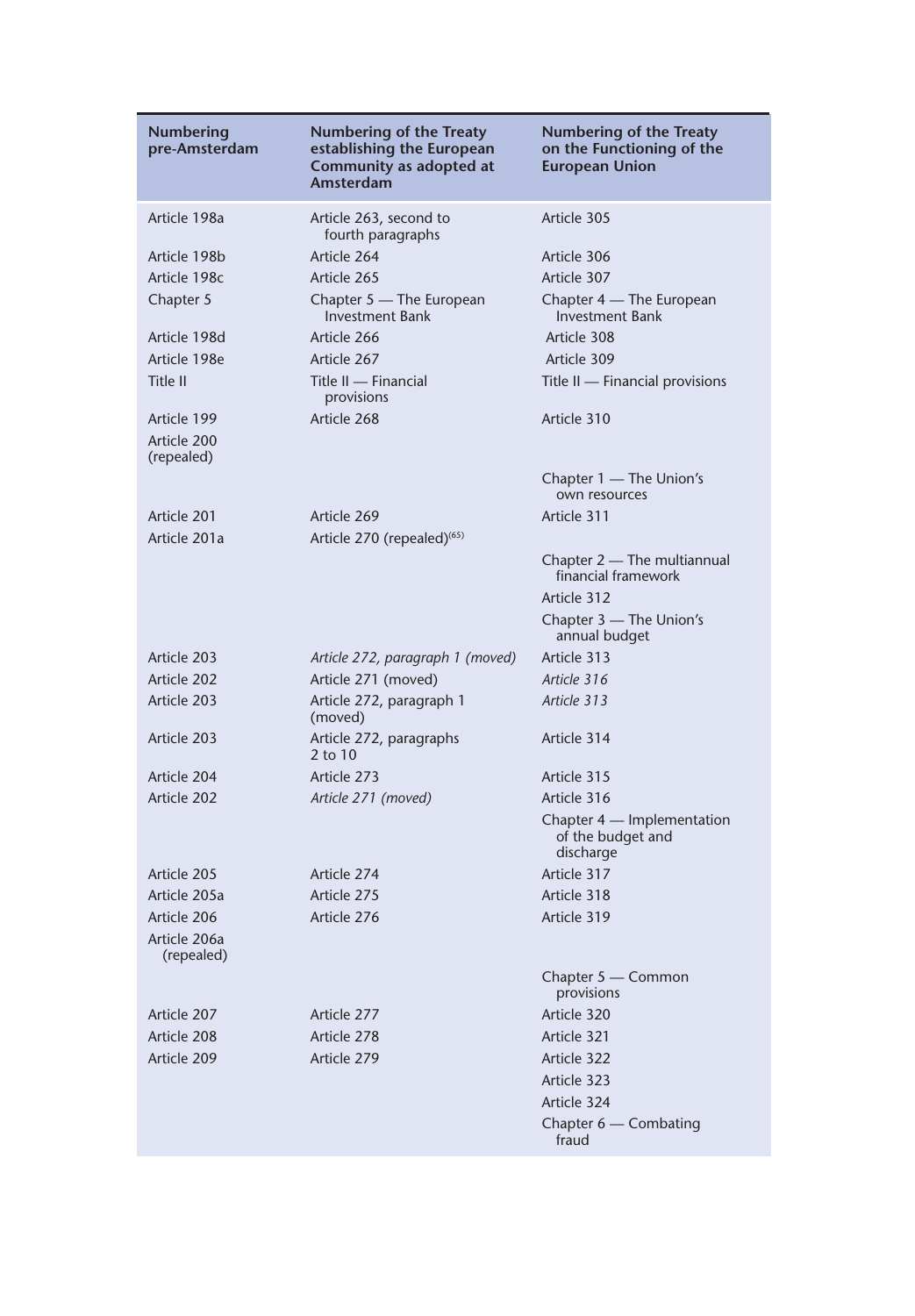| <b>Numbering</b><br>pre-Amsterdam | Numbering of the Treaty<br>establishing the European<br>Community as adopted at<br>Amsterdam | Numbering of the Treaty<br>on the Functioning of the<br><b>European Union</b> |
|-----------------------------------|----------------------------------------------------------------------------------------------|-------------------------------------------------------------------------------|
| Article 209a                      | Article 280                                                                                  | Article 325<br>Title III - Enhanced                                           |
|                                   |                                                                                              | cooperation                                                                   |
|                                   | Articles 11 and 11a (replaced)                                                               | Article 326 <sup>(66)</sup>                                                   |
|                                   | Articles 11 and 11a (replaced)                                                               | Article 327 <sup>(66)</sup>                                                   |
|                                   | Articles 11 and 11a (replaced)                                                               | Article 328 <sup>(66)</sup>                                                   |
|                                   | Articles 11 and 11a (replaced)                                                               | Article 329 <sup>(66)</sup>                                                   |
|                                   | Articles 11 and 11a (replaced)                                                               | Article 330 <sup>(66)</sup>                                                   |
|                                   | Articles 11 and 11a (replaced)                                                               | Article 331 <sup>(66)</sup>                                                   |
|                                   | Articles 11 and 11a (replaced)                                                               | Article 332 <sup>(66)</sup>                                                   |
|                                   | Articles 11 and 11a (replaced)                                                               | Article 333 <sup>(66)</sup>                                                   |
|                                   | Articles 11 and 11a (replaced)                                                               | Article 334 <sup>(66)</sup>                                                   |
| <b>PART SIX</b>                   | PART SIX - GENERAL AND<br><b>FINAL PROVISIONS</b>                                            | PART SEVEN - GENERAL AND<br><b>FINAL PROVISIONS</b>                           |
| Article 210                       | Article 281 (repealed) $(67)$                                                                |                                                                               |
| Article 211                       | Article 282                                                                                  | Article 335                                                                   |
| Article $212(*)$                  | Article 283                                                                                  | Article 336                                                                   |
| Article 213                       | Article 284                                                                                  | Article 337                                                                   |
| Article $213a(*)$                 | Article 285                                                                                  | Article 338                                                                   |
| Article $213b(*)$                 | Article 286 (replaced)                                                                       | Article 16                                                                    |
| Article 214                       | Article 287                                                                                  | Article 339                                                                   |
| Article 215                       | Article 288                                                                                  | Article 340                                                                   |
| Article 216                       | Article 289                                                                                  | Article 341                                                                   |
| Article 217                       | Article 290                                                                                  | Article 342                                                                   |
| Article 218(*)                    | Article 291                                                                                  | Article 343                                                                   |
| Artilce 219                       | Article 292                                                                                  | Article 344                                                                   |
| Article 220                       | Article 293 (repealed)                                                                       |                                                                               |
| Article 221                       | Article 294 (moved)                                                                          | Article 55                                                                    |
| Article 222                       | Article 295                                                                                  | Article 345                                                                   |
| Article 223                       | Article 296                                                                                  | Article 346                                                                   |
| Article 224                       | Article 297                                                                                  | Article 347                                                                   |
| Article 225                       | Article 298                                                                                  | Article 348                                                                   |
| Article 226<br>(repealed)         |                                                                                              |                                                                               |
| Article 227                       | Article 299, paragraph 1<br>$(repealed)^{(68)}$                                              |                                                                               |
| Article 227                       | Article 299, paragraph 2,<br>second, third and fourth<br>subparagraphs                       | Article 349                                                                   |
| Article 227                       | Article 299, paragraph 2,<br>first subparagraph, and<br>paragraphs 3 to 6 (moved)            | Article 355                                                                   |
| Article 228                       | Article 300 (replaced)                                                                       | Article 218                                                                   |
| Article 228a                      | Article 301 (replaced)                                                                       | Article 215                                                                   |
| Article 229                       | Article 302 (replaced)                                                                       | Article 220                                                                   |
| Article 230                       | Article 303 (replaced)                                                                       | Article 220                                                                   |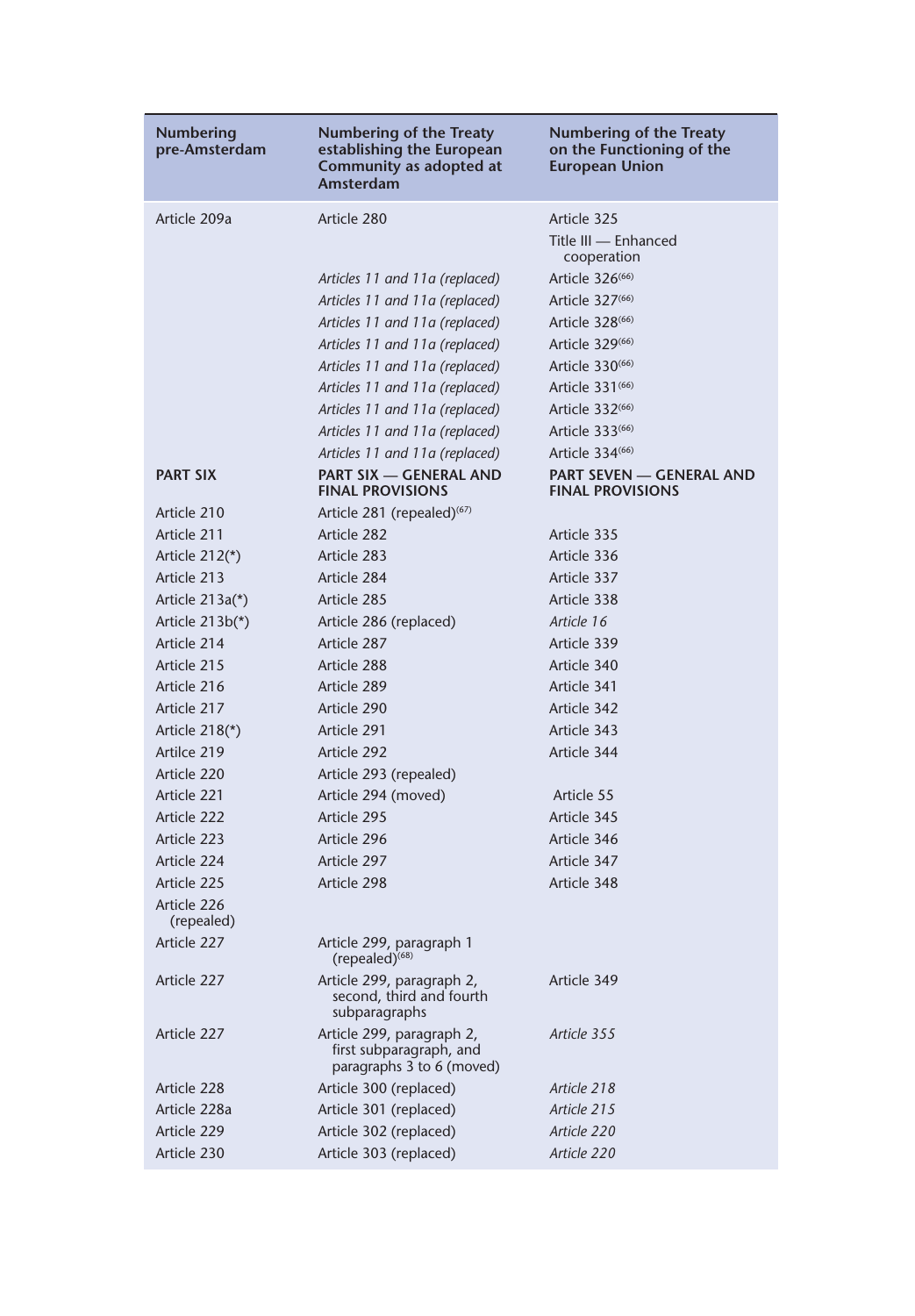| <b>Numbering</b><br>pre-Amsterdam | <b>Numbering of the Treaty</b><br>establishing the European<br>Community as adopted at<br>Amsterdam | Numbering of the Treaty<br>on the Functioning of the<br><b>European Union</b> |
|-----------------------------------|-----------------------------------------------------------------------------------------------------|-------------------------------------------------------------------------------|
| Article 231                       | Article 304 (replaced)                                                                              | Article 220                                                                   |
| Article 232                       | Article 305 (repealed)                                                                              |                                                                               |
| Article 233                       | Article 306                                                                                         | Article 350                                                                   |
| Article 234                       | Article 307                                                                                         | Article 351                                                                   |
| Article 235                       | Article 308                                                                                         | Article 352                                                                   |
|                                   |                                                                                                     | Article 353                                                                   |
| Article $236(*)$                  | Article 309                                                                                         | Article 354                                                                   |
| Article 237<br>(repealed)         |                                                                                                     |                                                                               |
| Article 238                       | Article 310 (moved)                                                                                 | Article 217                                                                   |
| Article 239                       | Article 311 (repealed) <sup>(69)</sup>                                                              |                                                                               |
|                                   | Article 299, paragraph 2, first<br>subparagraph, and<br>paragraphs 3 to 6 (moved)                   | Article 355                                                                   |
| Article 240                       | Article 312 Article 356                                                                             |                                                                               |
| Articles 241-246<br>(repealed)    |                                                                                                     |                                                                               |
| <b>Final Provisions</b>           | <b>Final Provisions</b>                                                                             |                                                                               |
| Article 247                       | Article 313                                                                                         | Article 357                                                                   |
|                                   |                                                                                                     | Article 358                                                                   |
| Article 248                       | Article 314 (repealed) $(70)$                                                                       |                                                                               |

(\*) New Article introduced by the Treaty of Amsterdam.

(\*\*) New Title introduced by the Treaty of Amsterdam.

(\*\*\*) Chapter 1 restructured by the Treaty of Amsterdam.

- (25) Replaced, in substance, by Article 3 TEU.
- (26) Replaced, in substance, by Articles 3 to 6 TFEU.
- (27) Replaced, in substance, by Article 5 TEU.
- (28) Insertion of the operative part of the protocol on protection and welfare of animals.
- (29) Replaced, in substance, by Article 13 TEU.
- (30) Replaced, in substance, by Article 13 TEU and Article 282, paragraph 1, TFEU.
- (31) Replaced, in substance, by Article 4, paragraph 3, TEU.
- (32) Also replaced by Article 20 TEU.
- (33) Also replaces the current Article 29 TEU.
- (34) Also replaces the current Article 36 TEU.
- (35) Also replaces the current Article 33 TEU.
- (36) Points 1 and 2 of Article 63 EC are replaced by paragraphs 1 and 2 of Article 78 TFEU, and paragraph 2 of Article 64 is replaced by paragraph 3 of Article 78 TFEU.
- (37) Replaces the current Article 31 TEU.
- (38) Replaces the current Article 30 TEU.
- (39) Replaces the current Article 32 TEU.
- (40) Article 140, paragraph 1 takes over the wording of paragraph 1 of Article 121.
	- Article 140, paragraph 2 takes over the second sentence of paragraph 2 of Article 122.
	- Article 140, paragraph 3 takes over paragraph 5 of Article 123.